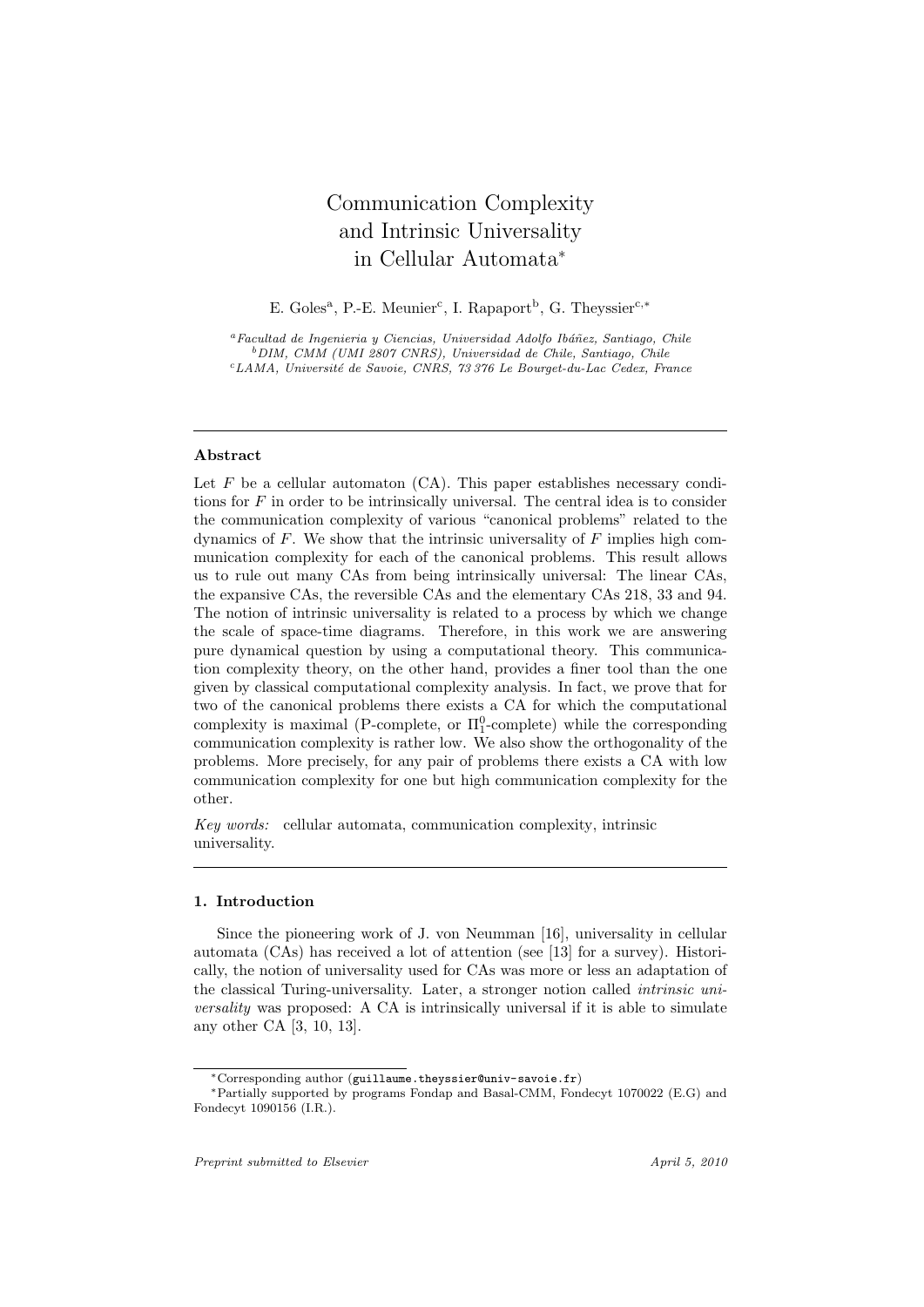This definition of intrinsic universality –which relies on a notion of simulation formalized later in this paper– may seem very restrictive. Nevertheless, the intrinsic universality property can be very common in some natural families of CAs [1]. But, most importantly, by completely formalizing<sup>2</sup> the notion of universality, we facilitate the proof of negative results.

In fact, in this paper we will explain how to rule out particular elementary CAs from being intrinsically universal (notice that CA Rule 110 is Turinguniversal [2] and no elementary CA in known to be intrinsically universal). More precisely, we are going to show that the tool of communication complexity seems to be a particularly good candidate in order to obtain such negative results.

The notion of intrinsic universality is related to a process by which we change the scale of space-time diagrams. Therefore, in this work we are answering pure dynamical question by using computational tools.

In Section 2 we give the basic definitions. One of the key definitions is the following: Given a traditional computational problem *P* with an arbitrary input *w*, we can split the input into two subwords  $w_1$  and  $w_2$ ; therefore, we can refer to the "comunication complexity" of such problem  $(w_1)$  is given to Alice while  $w_2$  is given to Bob).

In Section 3 we introduce a family of "canonical problems" concerning various aspects of the dynamics of a given CA. In other words, for any CA *F* and any prototype problem  $P$ , we consider the problem  $P_F$ . We study the computational complexity of those problems showing that they are complete with respect to the class they belong (choosing the right *F* in every case).

In Section 4 we explain how to infer deep properties of *F* from the study of the communication complexity of  $\mathcal{P}_F$ . More precisely, we prove that if the communication complexity of any canonical problem  $\mathcal{P}_F$  is not maximal, then  $F$ is not intrinsically universal. In other words, we are introducing a powerful tool for ruling out CAs from being intrinsically universal. We conclude that linear, expansive and reversible CAs are not intrinsically universal. We also show the orthogonality of the canonical problems: For any pair of these problems there exists a CA with low communication complexity for one but high communication complexity for the other.

In Section 5 we explain clearly why the communication complexity approach appears to be a promising tool for ruling out CAs from being intrinsically universal. More precisely, we prove that for two of the canonical problems there exists a CA for which the decison version is hard (P-complete,  $\Pi_1^0$ -complete) while the communication complexity is rather low.

Finally, in Section 6 we use our results for proving that some concrete elementary CAs are not intrinsically universal. Although looking at several space-time diagrams of these CAs might give a strong intuition about their (non) universality, we stress that producing complete formal proofs for such a negative result is a difficult task and, to our knowledge, has been never been done before.

<sup>&</sup>lt;sup>2</sup>There is actually no consensus on the formal definition of Turing-universality in CA (see [3] for a discussion about encoding/decoding problems).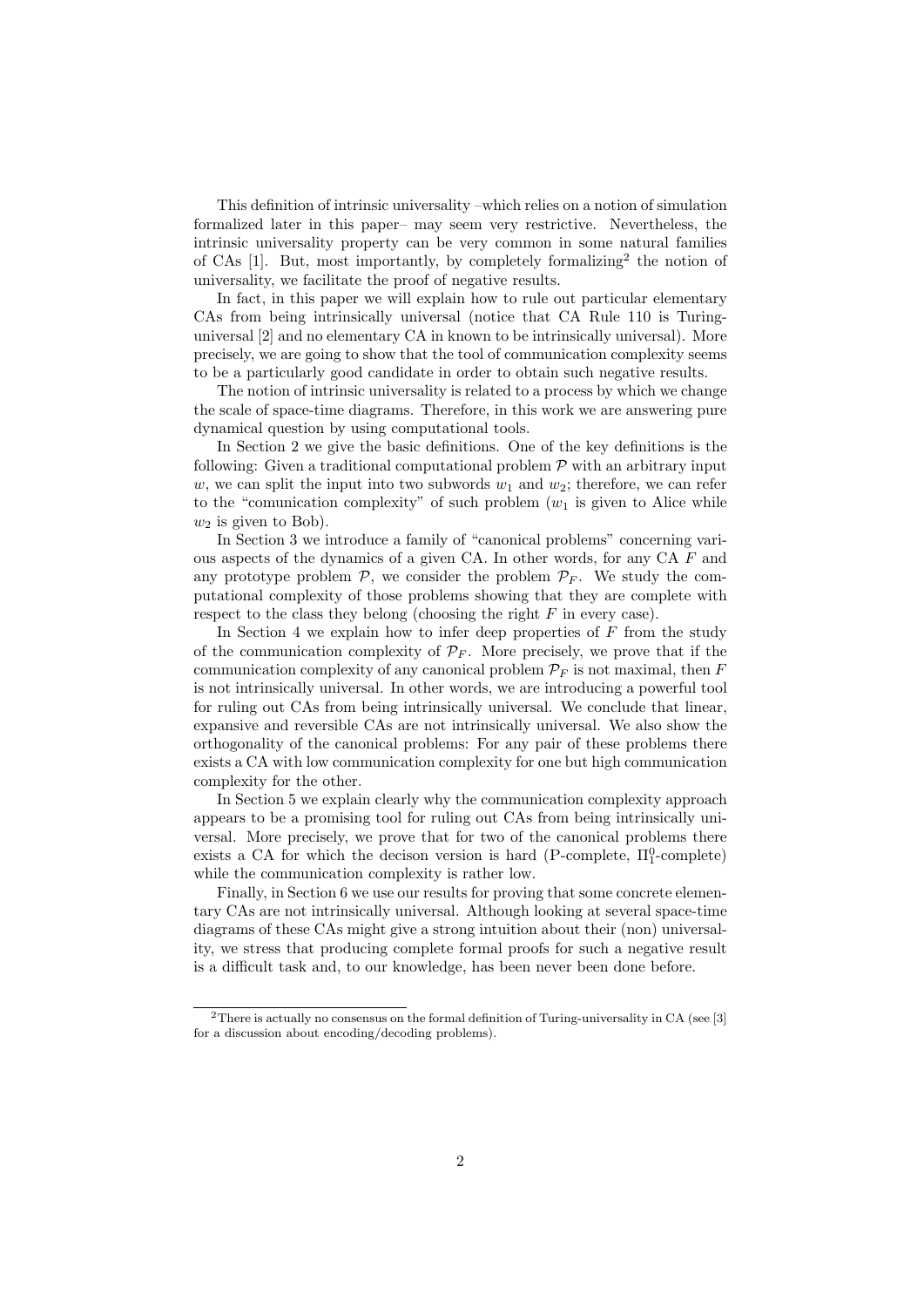#### **2. Basic definitions**

#### *2.1. Communication complexity*

Communication complexity is a measure introduced by A. C.-C. Yao in [17], and designed at first for lower-bounding the amount of communication needed in distributed algorithms. In that model he considered two players, namely Alice and Bob, both with arbitrary computational power and communicating to each other in order to decide the value of a given function. More precisely, for a function  $\phi: X \times Y \to Z$ , the question is "how much information do they need to exchange, in the worst case, in order to compute  $\phi(x, y)$ , with Alice knowing only *x* and Bob only *y*".

This communication problem is solved by a *protocol*, which specifies, at each step of the communication between Alice and Bob, who speaks (Alice or Bob), and what she/he says (a bit, 0 or 1), as a function of her/his respective input. This simple framework, and some of its variants we discuss in this article, appears to be promising for studying CAs.

A protocol  $P$  over a domain  $X \times Y$  with range Z is a binary tree where each internal node *v* is labeled either by a map  $a_v : X \to \{0,1\}$  or by a map  $b_v: Y \to \{0, 1\}$ , and each leaf *v* is labeled either by a map  $A_v: X \to Z$  or by a map  $B_v: Y \to Z$ .

The *value* of protocol  $P$  on input  $(x, y) \in X \times Y$  is given by  $A_v(x)$  (or  $B_v(y)$ ) where  $A_v$  (or  $B_v$ ) is the label of the leaf reached by walking on the tree from the root, turning left if  $a_v(x) = 0$  (or  $b_v(y) = 0$ ), and right otherwise. We say that a protocol computes a function  $\phi: X \times Y \to Z$  if for any  $(x, y) \in X \times Y$ , its value on input  $(x, y)$  is  $\phi(x, y)$ .

Intuitively, each internal node specifies a bit to be communicated either by Alice or by Bob, whereas at the leaves either Alice or Bob determines the value of  $\phi$  when she/he has received enough information from the other party.

In our formalism, we do not ask both Alice and Bob to be able to give the final value. We do so in order to consider protocols where communication is unidirectional.

We denote by  $\mathbf{cc}(\phi)$  the (deterministic) communication complexity of a function  $\phi: X \times Y \to Z$ . It is the minimal depth of a protocol tree computing  $\phi$ .

One approach for proving lower bounds on the communication complexity of an arbitrary function  $\phi$  is based on the so-called *fooling sets* (for a deeper presentation of this theory we refer to [9]).

**Definition 1.** *Given a function*  $\phi: X \times Y \to Z$ *, a set*  $S \subseteq X \times Y$  *is a* fooling set *for*  $\phi$  *if there exists*  $z \in Z$  *with:* 

- 1.  $∀(x, y) ∈ S, φ(x, y) = z,$
- 2.  $\forall (x_1, y_1) \in S, \forall (x_2, y_2) \in S$ , either  $\phi(x_1, y_2) \neq z$  or  $\phi(x_2, y_1) \neq z$ .

The usefulness of fooling sets is given by the following lemma (see [9]).

**Lemma 1.** *If S is a fooling set of size m for*  $\phi$  *then*  $\mathbf{cc}(\phi) \ge \log_2(m)$ *.* 

In addition to ad hoc fooling set constructions, we will use the following classical lower bounds on communication complexity (the proofs appear in [9]).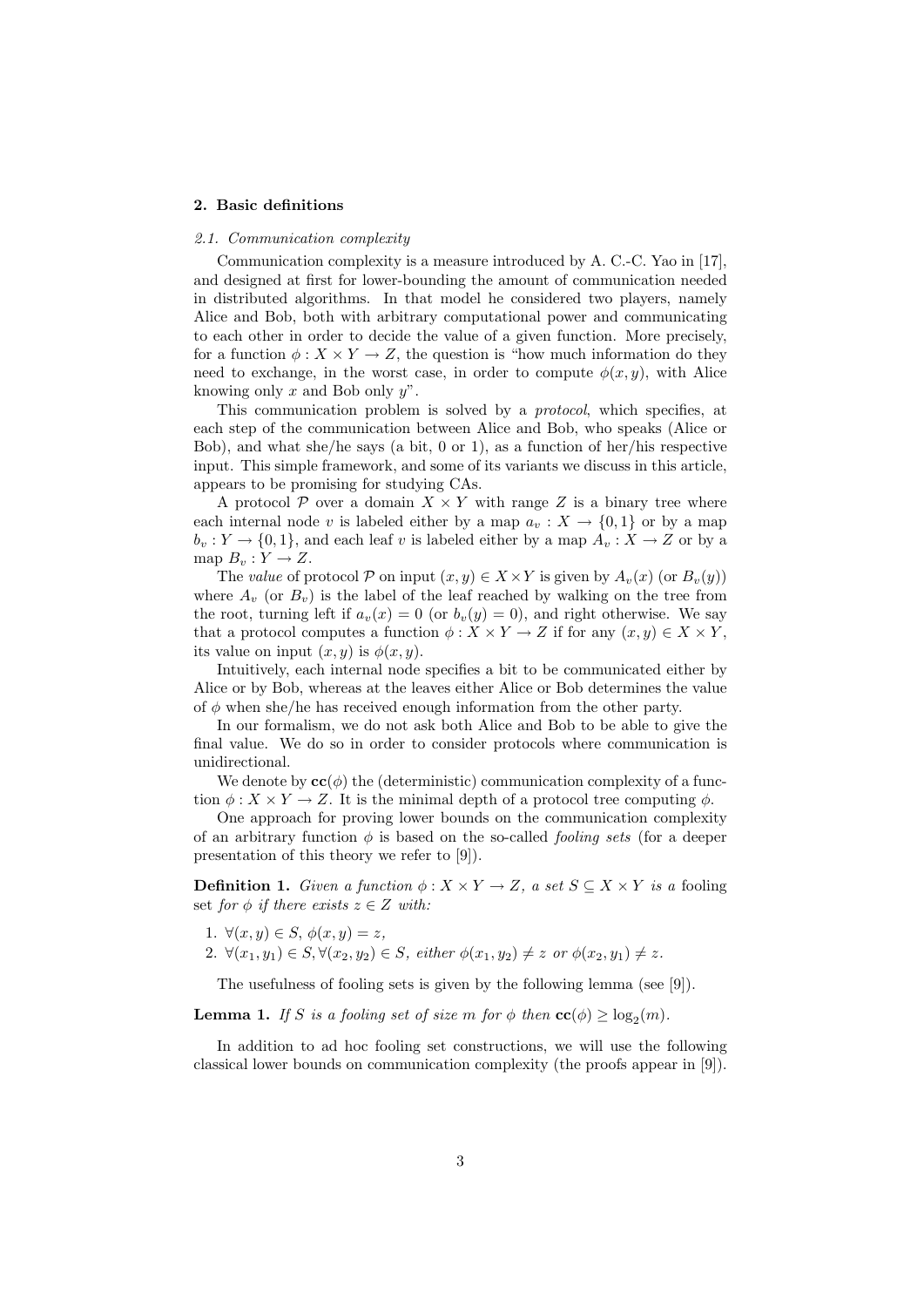**Proposition 1.** Let  $n \geq 1$  be fixed. Let  $\phi_{\text{EQ}}$ ,  $\phi_{\text{IP}}$  and  $\phi_{\text{DIS}}$  be the functions "*equality", "inner product" and "disjointness" defined from*  $\{0,1\}^n \times \{0,1\}^n$  *to {*0*,* 1*} by:*

$$
\phi_{\text{EQ}}(x, y) = \begin{cases}\n1 & \text{if } (\forall i)(x_i = y_i), \\
0 & \text{otherwise.} \n\end{cases}
$$
\n
$$
\phi_{\text{IP}}(x, y) = \begin{cases}\n1 & \text{if } \sum_i x_i y_i \text{ mod } 2 = 1, \\
0 & \text{otherwise.} \n\end{cases}
$$
\n
$$
\phi_{\text{DISJ}}(x, y) = \begin{cases}\n1 & \text{if } (\forall i)(x_i y_i \neq 1), \\
0 & \text{otherwise.} \n\end{cases}
$$

*The following lower bounds hold:*

- **cc**( $\phi_{\text{EO}}$ )  $\geq n$ *.*
- $\textbf{cc}(\phi_{\text{tp}}) \geq n$ *.*
- **cc**( $\phi_{\text{DISJ}}$ )  $\geq n$ *.*

#### *2.2. Splitting the input of computational problems*

Let us consider now classical computational input-output problems. In this work we only take into account problems  $P: Q^* \to Z$  whose inputs are words over some alphabet *Q* and outputs are elements of a finite set *Z*. Moreover, we will always have  $Z = Q$  or  $Z = \{0, 1\}$  as output sets.

Given such type of problem  $P$ , we define, for any  $n$ , its restriction to words of length *n*; i.e, we consider the restricted problem  $\mathcal{P}|_n : Q^n \to Z$ .

The key idea of the communication approach is to *split* the input into two parts: For any  $1 \leq i \leq (n-1)$ , we define  $\mathcal{P}|_n^i: Q^i \times Q^{n-i} \to \mathbb{Z}$ . More precisely, for every  $x \in Q^i, y \in Q^{n-i}$ , we have  $\mathcal{P}|_n^i(x,y) = \mathcal{P}|_n(xy)$ . Then, we can consider the communication complexity  $\mathbf{cc}(\mathcal{P}|_n^i)$  of the *i*th split function  $\mathcal{P}|_n^i$ . Of course the choice of *i* matters and can alter the corresponding communication complexity. Since we don't want to rely on an arbitrary choice, we consider the worst case. Putting all together, we associate to any problem a function as explained in the following definition.

**Definition 2.** *Let*  $P: Q^* \to Z$  *be a problem. The* communication complexity *of*  $P$ *, denoted*  $CC(P)$ *, is the function:* 

$$
n \mapsto \max_{1 \leq i \leq n-1} \mathbf{cc}\big(\mathcal{P}|_n^i\big).
$$

#### *2.3. Cellular automata*

In this paper we are always going to consider one-dimensional CAs. A CA is defined by its local rule  $f: Q^{2r+1} \to Q$  (where  $Q$  corresponds to the set of states and *r* denotes the radius of the local rule). For any  $n \geq 2r + 1$ , we extend  $f: Q^{2r+1} \to Q$  to the more general  $f: Q^n \to Q^{n-2r}$  by

$$
f(u_1\cdots u_n)=f(u_1\cdots u_{2r+1})\cdots f(u_{n-2r}\cdots u_n).
$$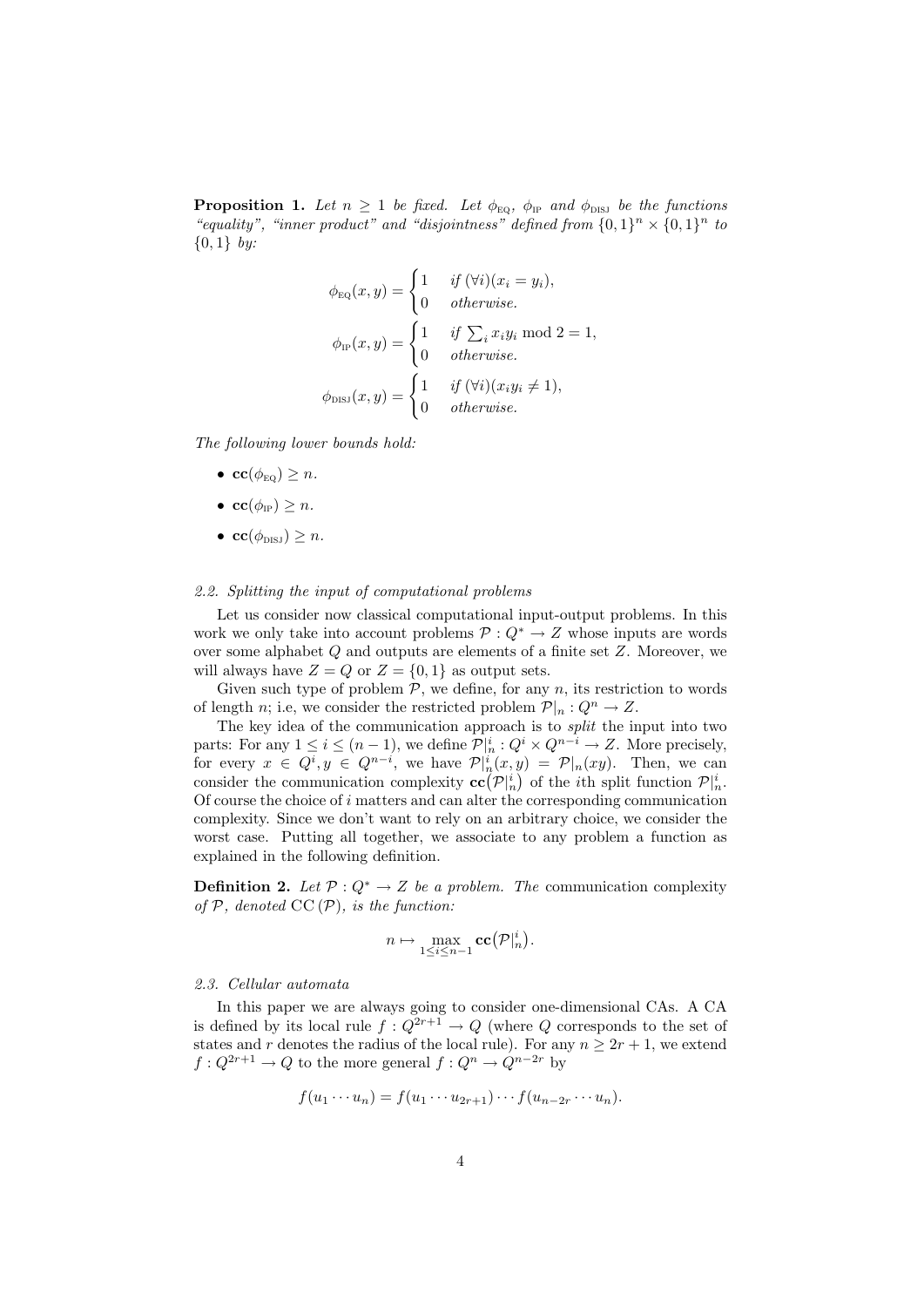Moreover, for every  $1 \le t \le \lfloor (n-1)/2r \rfloor$ , we define the *t*-steps local iteration as  $f^t: Q^n \to Q^{n-2 \cdot r \cdot t}$  by

$$
\begin{cases}\nf^1 = f \\
f^t(u_1 \cdots u_n) = f(f^{t-1}(u_1 \cdots u_{n-2r}) \cdots f^{t-1}(u_{2r+1} \cdots u_n))\n\end{cases}
$$

We also define  $f^* : Q^* \to Q^*$  by

$$
f^*(u) = f^{\left\lfloor \frac{|u|-1}{2r} \right\rfloor}(u).
$$

Intuitively, *f <sup>∗</sup>* applied on *u* consist in iterating *f* as long as possible (until ending up with a word too short for  $f$ ). The result is a word of length at most 2*r* (depending on  $|u|$  mod 2*r*).

We denote by  $F: Q^{\mathbb{Z}} \to Q^{\mathbb{Z}}$  the global rule induced by f following the classical definition:

$$
F(c)_z = f(c_{z-r}, \ldots, c_{z+r}).
$$

Finally, we denote by  $F^t: Q^{\mathbb{Z}} \to Q^{\mathbb{Z}}$  the *t*-step iteration of the global function *F*.

A global function *F* can be represented by different local functions. All properties considered in this paper depend only on *F* and are not sensitive to the choice of a particular local function. However, to avoid useless formalism, we will use the following notion of *canonical* local representation: (*f, r*) is the canonical local representation of *F* if *f* has radius *r* and it is the local function of smallest radius having *F* as its associated global function.

Throughout this work we are going to refer to the CA  $F$  with  $(f, r)$  being its canonical local representation.

## **3. The three canonical communication problems**

In this section we define the three problems on which we are going to apply the communication complexity approach. Before entering into details, we stress that this set of problems tackles various dynamical aspects of CAs: Transient, periodic and asymptotic regime starting respectively from finite, cyclic, or ultimately periodic configurations. Moreover, algorithmically speaking, they are also very different since they belong respectively to the classes p, pspace, and  $\Pi_1^0$  (and can be complete for these classes as we will see in this section).

Thus, they form an interesting set of prototype problems.

# *3.1. Prediction*

The prediction problem consists in determining the far future of a cell given the state of sufficiently many cells around it.

**Definition 3.** Let F be a CA. The problem  $\text{PRED}_F: Q^* \to Q$  is defined as *follows:*

$$
\operatorname{PRED}_F(u) = \big(f^*(u)\big)_1,
$$

*where*  $(f, r)$  *is the canonical local representation of F while the*  $\binom{m}{f^*(u)}_1$  *" notation means that we take the first letter of the word*  $f^*(u)$ *, which has length at most* 2*r.*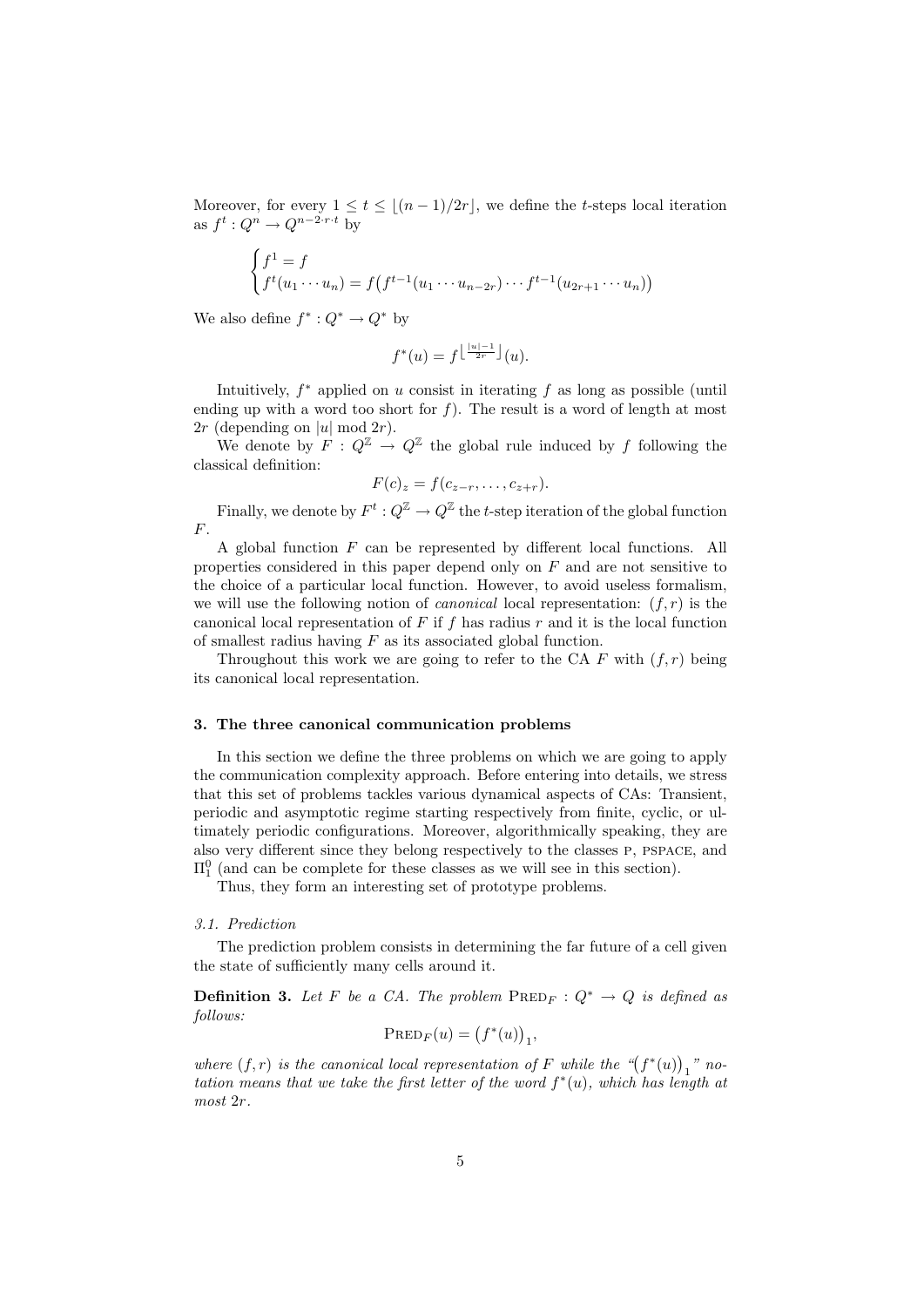We could ask the classical algorithmic complexity questions such as the decidability of  $PRED_F$ ,  $TIME(PRED_F)$  or  $SPACE(PRED_F)$ . In this particular case it is clear that  $\text{TIME}(\text{PRED}_F) \in O(n^2)$ .

As we have already said before, we can also view  $\text{PRED}_F$  as a communication problem (see Figure 1): Given an initial configuration as input, we *split* the initial configuration between Alice and Bob, and ask for the *final* value computed by *F* on this input configuration, as represented in Figure 1(b).



Figure 1: Problem PRED<sub>F110</sub>

More precisely, for every  $1 \leq i \leq (n-1)$ ,  $\text{PRED}_F|_n^i: Q^i \times Q^{n-i} \to Q$  is such that  $\text{PreD}_F|_n^i(x, y) = (f^*(xy))_1$ . This function  $\text{PreD}_F|_n^i$  can be represented as a  $|Q|^i \times |Q|^{n-i}$  matrix. In other words, we give *i* states to Alice (rows) and  $n-i$  states to Bob (columns); i.e.  $X = Q^i$  and  $Y = Q^{n-i}$ . We denote by  $M_F^{n,i}$  such a matrix. In the examples of Figure 2, we have  $n = 2i + 1 = 13$  and  $n = 2i + 1 = 15$  (for the elementary CA Rule 178).



Figure 2: Matrices  $M_{178}^{13,6}$  and  $M_{178}^{15,7}$ , where "178" stands for the elementary CA Rule 178.

**Remark.** *We can consider the more restricted* one-round communication complexity *measure. In this setting only one party (either Alice or Bob) is allowed to send information. This restriction is justified by the fact that, according to a theorem of [9], by simply counting the number of different rows or columns of a certain matrix we obtain the* exact *one-round communication complexity of the function. In our framework, the one round communication complexity of*  $\text{PRED}_F|_n^i$  corresponds to the minimum between the number of different rows and  $differential$  *columns of*  $M_F^{n,i}$ . Therefore, performing computational experiments in *order to infer the one-round communication complexity of*  $\text{PRED}_F|_n^i$ , becomes *an easy task.*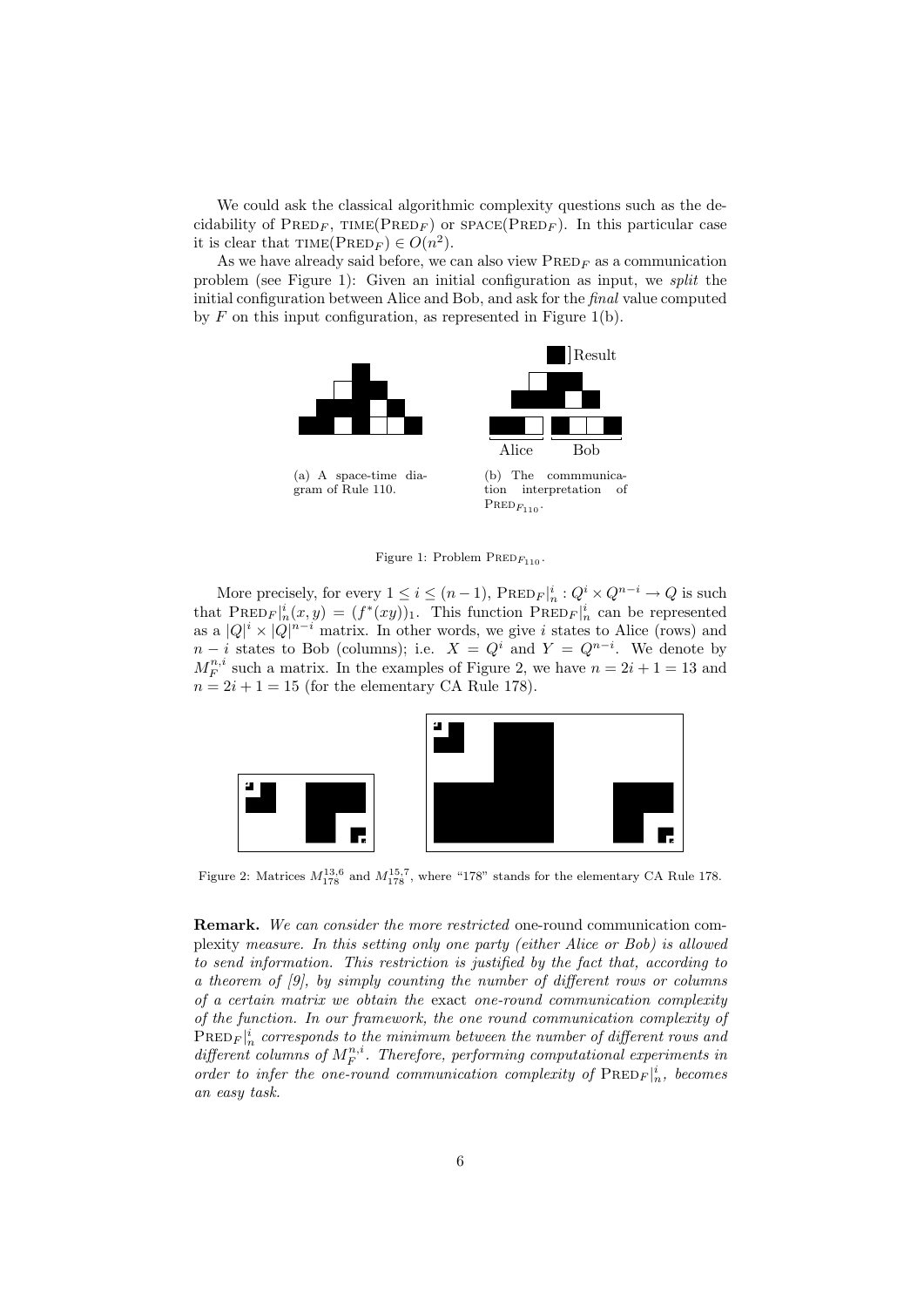Recall that, given a CA  $F$ , the communication complexity of  $P$ RED<sub>*F*</sub> is defined as:

$$
CC(PREDF) = n \mapsto \max_{1 \leq i \leq n-1} \mathbf{cc}(PREDF|ni).
$$

**Remark.** In the above definition of  $\text{PRED}_F$ , we choose a canonical local repre*sentation* (*f, r*) *for the CA F. Replacing f by another valid local representation can change the problem and its communication complexity. However this change would only introduce a multiplicative factor and therefore would not alter the main point of this paper (Section 4.3).*

Now we show that some well-known properties of CAs induce small upper bounds for the communication complexity of the prediction problem. The results below are adaptations of ideas of [4] to the formalism adopted in the present paper.

**Proposition 2.** *Let F be any CA and* (*f, r*) *be its canonical local representation. If there is a function*  $g : \mathbb{N} \to \mathbb{N}$  *such that*  $f^n$  *depends on only*  $g(n)$  *cells, then*  $CC (PRED<sub>F</sub>) \leq g(n)/2.$ 

Following the work of M. Sablik [14], one can characterize the set of CAs having a bounded number of dependant cells (i.e, a bounded function  $g(n)$ ): They are exactly these CAs which are equicontinuous in some direction (Theorem 4.3 of [14]). This set contains the nilpotent CAs (a CA is *nilpotent* if it converges to a unique configuration from any initial configuration, or equivalently, if  $F<sup>t</sup>$  is a constant function for any large enough *t*).

**Corollary 1.** *If F is an equicontinuous CA in some direction then*

$$
CC(PREDF) \in O(1).
$$

Another set of CAs with that property is the set of linear CAs. A CA *F* with state set *S* is linear if there is an operator  $\oplus$  such that  $(S, \oplus)$  is a semi-group with neutral element  $e$  and for all configurations  $c$  and  $c'$  we have:

$$
F(c \overline{\oplus} c') = F(c) \overline{\oplus} F(c'),
$$

where *⊕* denotes the uniform (cell-by-cell) extension of *⊕*.

**Proposition 3.** *If F is a linear CA then*  $CC (PRED_F) \in O(1)$ 

*Proof.* The proof appears in [4] in a different setting. The idea is that there is a simple one-round protocol to compute linear functions: Alice and Bob can each compute on their own the image the function would produce assuming the other party has only the neutral element as input; then Alice or Bob communicate this result to the other who can answer the final result by linearity.  $\Box$ 

## *3.2. Invasion*

Let *F* be a CA and let *u* be a given word. Roughly, the problem  $INV_F^u$  is defined as follows: Given an input word *w*, we define the *u*-periodic configuration  $p_u$  on one hand, and the configuration  $p_u(w)$  obtained by putting the word  $w$  at the origin over  $p_u$  on the other hand; the invasion problem consists in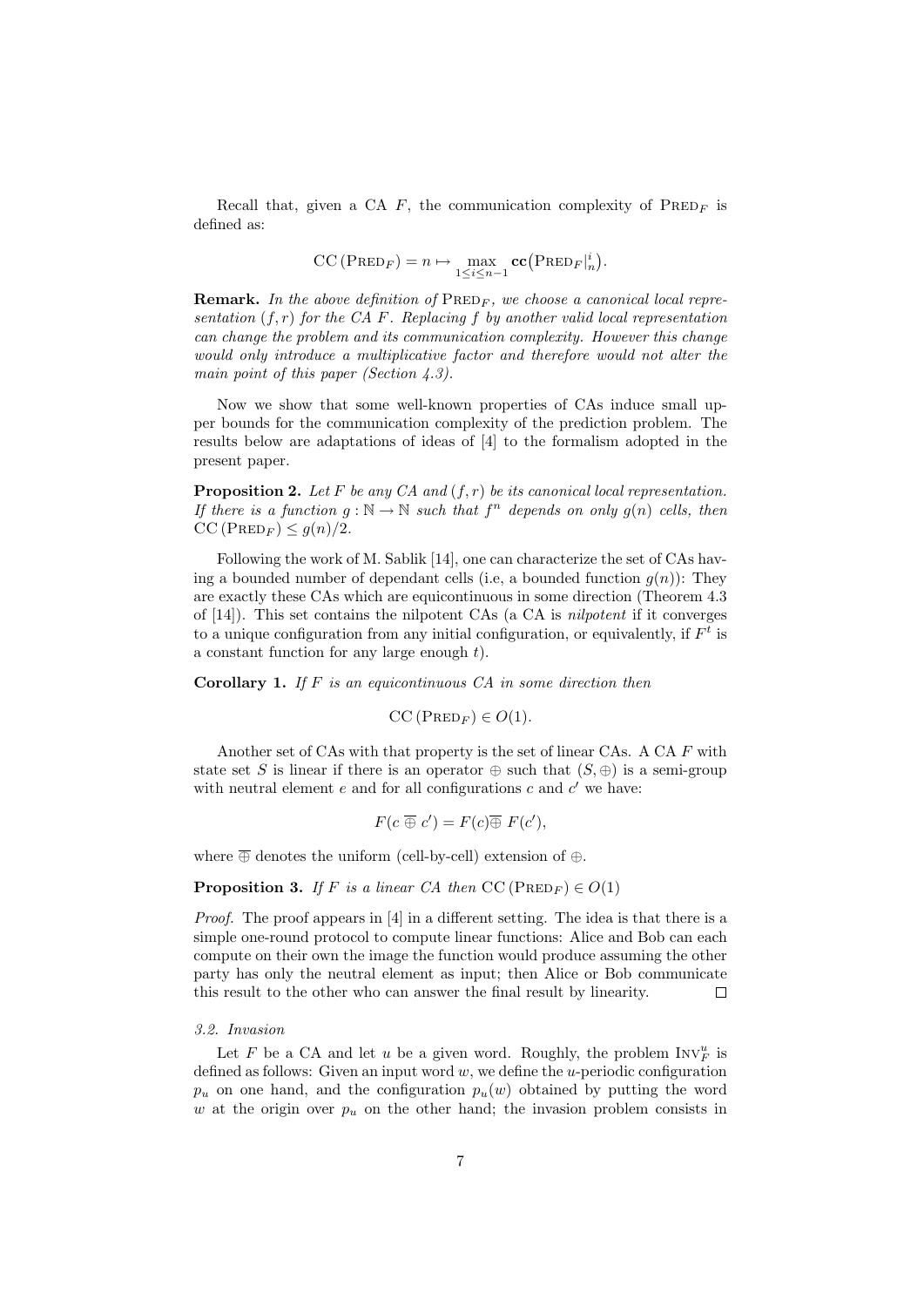

Figure 3: The invasion problem

determining whether the differences between  $p_u$  and  $p_u(w)$  will expand to an infinite width as time tends to infinity (hatched surface on Figure 3).

As we show in Proposition 5.2, the general case is, from the point of view of the classical algorithmic theory, undecidable.

Now we give formal definitions.

**Definition 4.** Let  $u = u_1 \ldots u_l$  be a finite word. Let  $p_u$  be such that for all  $i \in \mathbb{Z}, p_u[i] = u[i \mod l].$ 

- we consider the ultimately periodic orbit  $(F<sup>t</sup>(p<sub>u</sub>))<sub>t</sub>$  as the reference orbit;
- *for each*  $x_1, \ldots, x_n \in Q$ *, we define the configuration*  $p_u(x_1, \ldots, x_n)$  *obtained by modifying p<sup>u</sup> as follows:*

$$
p_u(x_1,\ldots,x_n)_z = \begin{cases} (p_u)_z & \text{for } z \leq 0 \text{ or } z \geq n+1, \\ x_z & \text{otherwise.} \end{cases}
$$

• *for each t, we denote*  $\delta_l(t)$  *and*  $\delta_r(t)$  *the lefmost and rightmost differences between the*  $t^{th}$  *images of*  $p_u$  *and*  $p_u(x_1, \ldots, x_n)$ *:* 

$$
\delta_l(t) = \min \{ z : F^t(p_u)_z \neq F^t(p_u(x_1, ..., x_n))_z \}, \n\delta_r(t) = \max \{ z : F^t(p_u)_z \neq F^t(p_u(x_1, ..., x_n))_z \}.
$$

• *then*  $\text{INV}_F^u(x_1 \ldots x_n)$  *equals* 1 *if*  $\delta_r(t) - \delta_l(t) \rightarrow_t \infty$  *and* 0 *otherwise.* 

As explained before, we associate to any *F* and *u*, the communication complexity of  $INV_F^u$  defined as  $CC$  ( $INV_F^u$ ).

Some CAs have by nature a trivial invasion complexity because their dynamics consists in propagating errors systematically. This is the case of (positively) expansive CAs. Recall that *F* is (positively) expansive if there is some  $\epsilon > 0$ such that:

$$
\forall x, y, \ x \neq y \Rightarrow \exists t, d(F^t(x), F^t(y)) \ge \epsilon
$$

where *d* is the Cantor distance.

**Proposition 4.** *Let F be a positively expansive CA. Then for all u we have*  $CC$  (INV $_{F}^{u}$ ) = 1.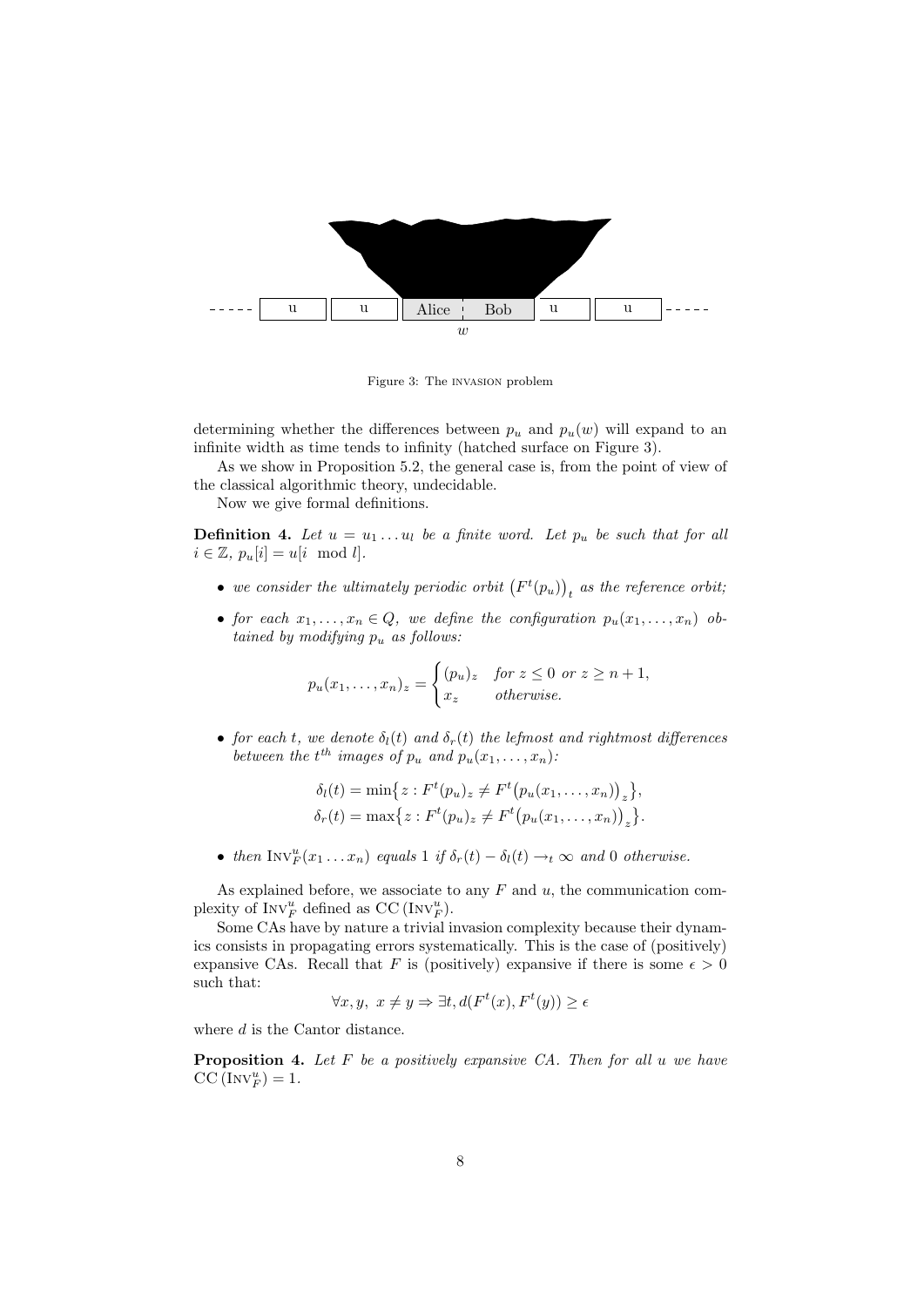*Proof.* Fix any *u* and consider any  $(x_1, \ldots, x_n)$  such that  $p_u(x_1, \ldots, x_n) \neq p_u$ . By classical results of P. Kůrka [8], there is a positive constant  $\alpha$  (average propagation speed) such that  $\delta_l(t) \leq -\alpha t$  and  $\delta_r(t) \geq \alpha t$ . Therefore, invasion occurs if and only if:

 $p_u(x_1, \ldots, x_n) \neq p_u$ .

Testing this condition can be done with only 1 bit of communication: Either Alice or Bob communicates whether she (or he) sees any difference between her (or his) input and the corresponding part of  $p_u$ ; then the other party can answer. The proposition follows.  $\Box$ 

# *3.3. Cycle length*

For this last problem, we consider spatially periodic configurations. Since there are only a finite number of such configurations of a given period size, and the size of the period does not grow with time, then clearly the evolution becomes periodic (in time) after a certain number of steps (see Figure 4 where successive steps are represented by successive concentric circles). Roughly speaking, the CYCLE problem consists in determining whether the length of this ultimate (temporal) period is small, starting from a given (spatially) perodic initial configuration. The formal definition follows.



Figure 4: The Cycle problem on elementary CA Rule 33. Zeros are white, and ones are black. Initial configuration: 011011.

**Definition 5.** Let F be a CA and let  $k \geq 1$ . For any  $u \in Q^*$  we denote by  $\lambda(u)$ *the length of the ultimate period of the orbit of configuration*  $p_u$  *under*  $F$ :

$$
\lambda(u) = \min\{p : \exists t_0, \forall t \ge t_0, F^t(p_u) = F^{t+p}(p_u)\}.
$$

*The problem*  $\mathrm{CYCLE}_F^k$  *is then defined by:* 

$$
\text{CYCLE}_F^k(u) = \begin{cases} 1 & \text{if } \lambda(u) \leq k, \\ 0 & \text{otherwise.} \end{cases}
$$

One of the interests of the cycle length problem lies in the following complexity upper bound for reversible CA.

**Proposition 5.** *Let F be any reversible CA. Then, for any k, we have:*

$$
\mathrm{CC}\left(\mathrm{CYCLE}_F^k\right) \in O(1).
$$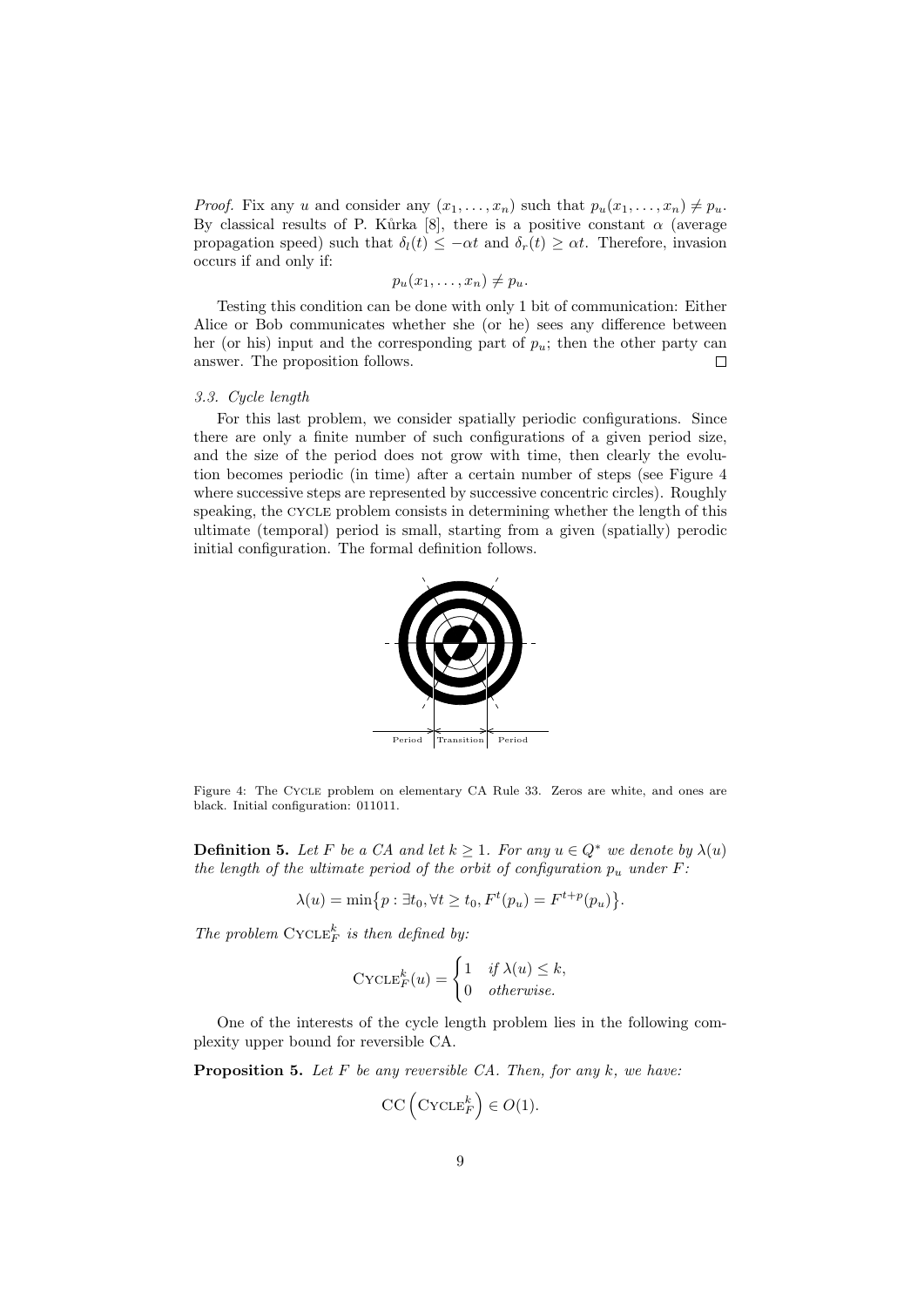*Proof.* For a reversible CA, orbits of periodic configurations are not only ultimately periodic but also periodic. More precisely, for any periodic configuration *c*, the cycle length starting from *c* is less than *k* if and only if:

$$
\exists t \leq k : F^t(c) = c.
$$

Therefore, the following protocol of constant communication cost solves the problem  $\text{CYCLE}_F^k|_n$  on input *c*:

- Alice and Bob each know the evolution of a part of the configuration during the *k* first steps so they can communicate the list of time steps  $t \leq k$  for which the part of the configuration they know becomes identical to the corresponding part of *c*.
- The part of the configuration that neither Alice nor Bob can know during the *k* first steps does not depend on *n*; therefore, after a constant amount of communication, Alice or Bob can have all the information to know this part during the *k* first time steps and produce the list of  $t \leq k$  such that this part of the configuration becomes identical to the corresponding part of *c*;
- *•* Finally, Alice or Bob can answer by simply checking whether the above lists of time steps have a non empty intersection.

 $\Box$ 

# **4. The three corresponding necessary conditions for intrinsic universality**

In this section we show that intrinsic universality implies that the communication complexity of the three canonical problems described above must be maximal. Before giving precise definitions, recall that a CA is intrinsically universal if it is able to simulate any other CA. We are going to proceed in two steps:

- *•* we show that the simulation of *F* by *G* implies a reduction from any canonical problem for *F* to the corresponding problem for *G* in such a way that the communication complexity is preserved (up to some distortions involving only multiplicative factors);
- we show the existence of maximal communication complexity CAs for each of the canonical problems.

Before developing these two steps, we give formal definitions for simulations and intrinsic universality.

#### *4.1. Simulations and universality*

The base ingredient is the relation of sub-automaton. A CA *F* is a *subautomaton* of a CA *G*, denoted by  $F \subseteq G$ , if there is an injective map *ι* from *Q<sub>F</sub>* to  $Q_G$  such that  $\bar{\iota} \circ F = G \circ \bar{\iota}$ , where  $\bar{\iota} : Q_F^{\mathbb{Z}} \to Q_G^{\mathbb{Z}}$  denotes the uniform extension of *ι*.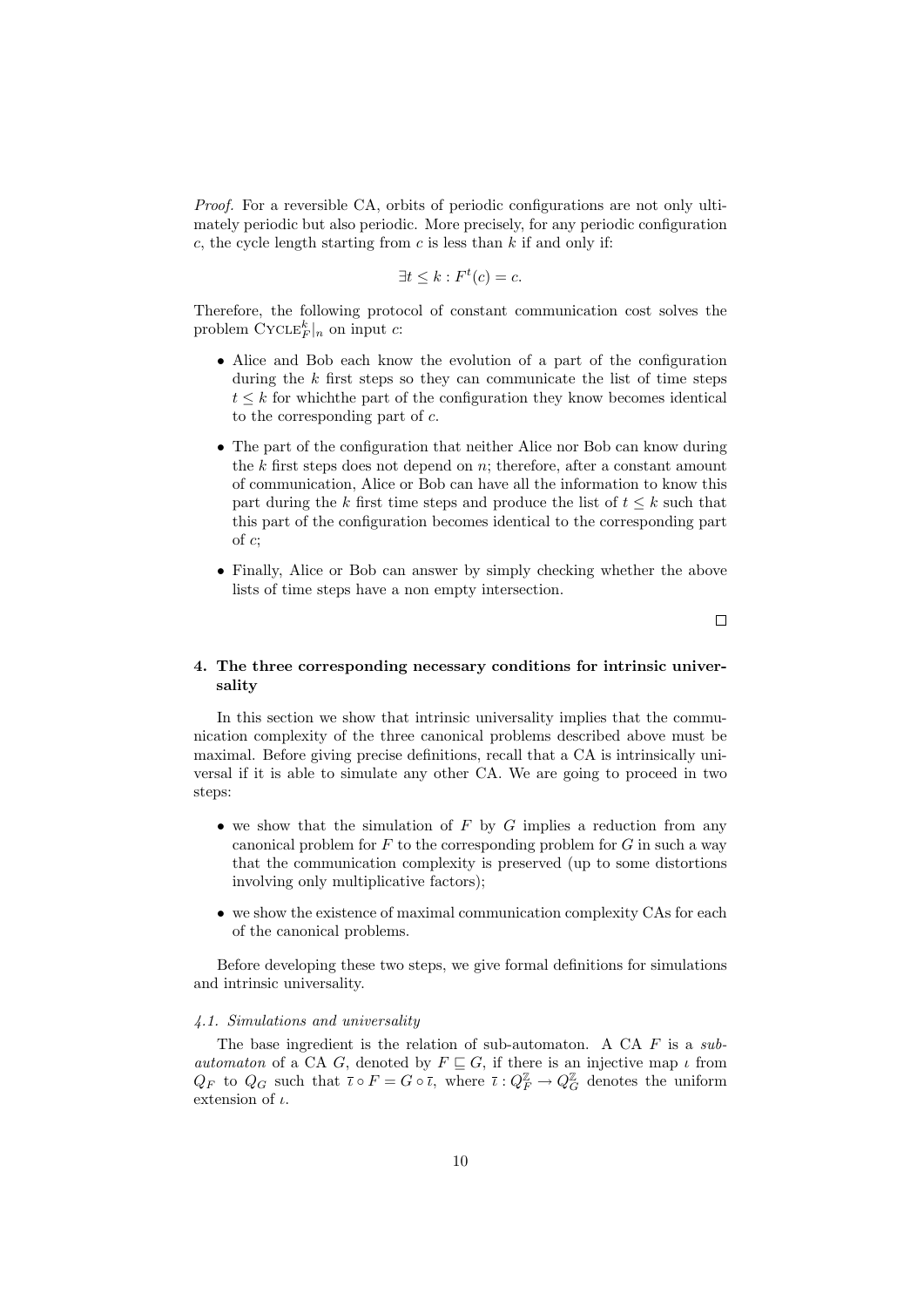A CA *F* simulates a CA *G* if some *rescaling* of *F* is a sub-automaton of some *rescaling* of *G*. The ingredients of the rescalings are simple: packing cells into blocs, iterating the rule and composing with a translation. Formally, given any state set  $Q$  and any  $m \geq 1$ , we define the bijective packing map  $b_m: Q^{\mathbb{Z}} \to (Q^m)^{\mathbb{Z}}$  by:

$$
\forall z \in \mathbb{Z} : (b_m(c))(z) = (c(mz), \dots, c(mz + m - 1))
$$

for all  $c \in Q^{\mathbb{Z}}$ . The rescaling  $F^{\langle m,t,z \rangle}$  of F by parameters m (packing),  $t \geq 1$ (iterating) and  $z \in \mathbb{Z}$  (shifting) is the CA of state set  $Q^m$  and global rule:

$$
b_m \circ \sigma_z \circ F^t \circ b_m^{-1}.
$$

The fact that the above function is the global rule of a cellular automaton follows from Curtis-Lyndon-Hedlund theorem [6] because it is continuous and commutes with translations. With these definitions, we say that *G* simulates *F*, denoted  $F \preccurlyeq G$ , if there are rescaling parameters  $m_1$ ,  $m_2$ ,  $t_1$ ,  $t_2$ ,  $z_1$  and  $z_2$ such that  $F^{} \subseteq G^{}$ .

We can now naturally define the notion of universality associated to this simulation relation.

**Definition 6.** *F is* intrinsically universal *if for all G it holds that*  $G \preccurlyeq F$ *. F is* reversible universal *if for all* reversible *G it holds that*  $G \preccurlyeq F$ .

We consider the following relation of comparison between functions from  $\mathbb N$ to N:

 $\phi_1 \prec \phi_2 \iff \exists \alpha, \beta, \gamma \geq 1, \forall n \in \mathbb{N} : \phi_1(\alpha n) \leq \beta \phi_2(\gamma n).$ 

**Remark.** All the functions we will compare by  $\prec$  are in  $O(n)$  since they come *from a communication complexity problem. Moreover, the set of such functions that are in*  $\Omega(n)$  *form an equivalence class for*  $\prec$ *. Although we sometimes give more precise bounds, most of the paper focus on whether some functions belong or not to this class.*

**Proposition 6.** *If*  $F \preccurlyeq G$  *then*  $CC$  (PRED<sub>*F*</sub>)  $\prec CC$  (PRED<sub>*G*</sub>).

*Proof.* We consider successively each ingredient involved in the simulation relation.

- **Sub-automaton:** if  $F \subseteq G$  then each valid protocol to compute  $\text{PRED}_G\vert^i_n$ is also a valid protocol to compute iterations of  $\text{PRED}_F|_n^i$  (up to state renaming).
- **Iterating:** we have  $CC (PRED_{F^t})(n) = CC (PRED_F)(t \cdot n)$ .
- **Shifting:** this operation only affects the splitting of inputs. Since we always take in each case the splitting of maximum complexity, this has no influence on the final complexity function.
- **Packing:** let *F* be any CA and *n* be fixed. Consider the problem  $\text{PRED}_{F^{< m,1,0>} \setminus \{n\}}$ for some *j*. Now consider any sequence of valid protocols  $(P_i)$ , one for each problem  $\text{PRED}_F|_{nm}^i$ . It follows from the the definition of packing maps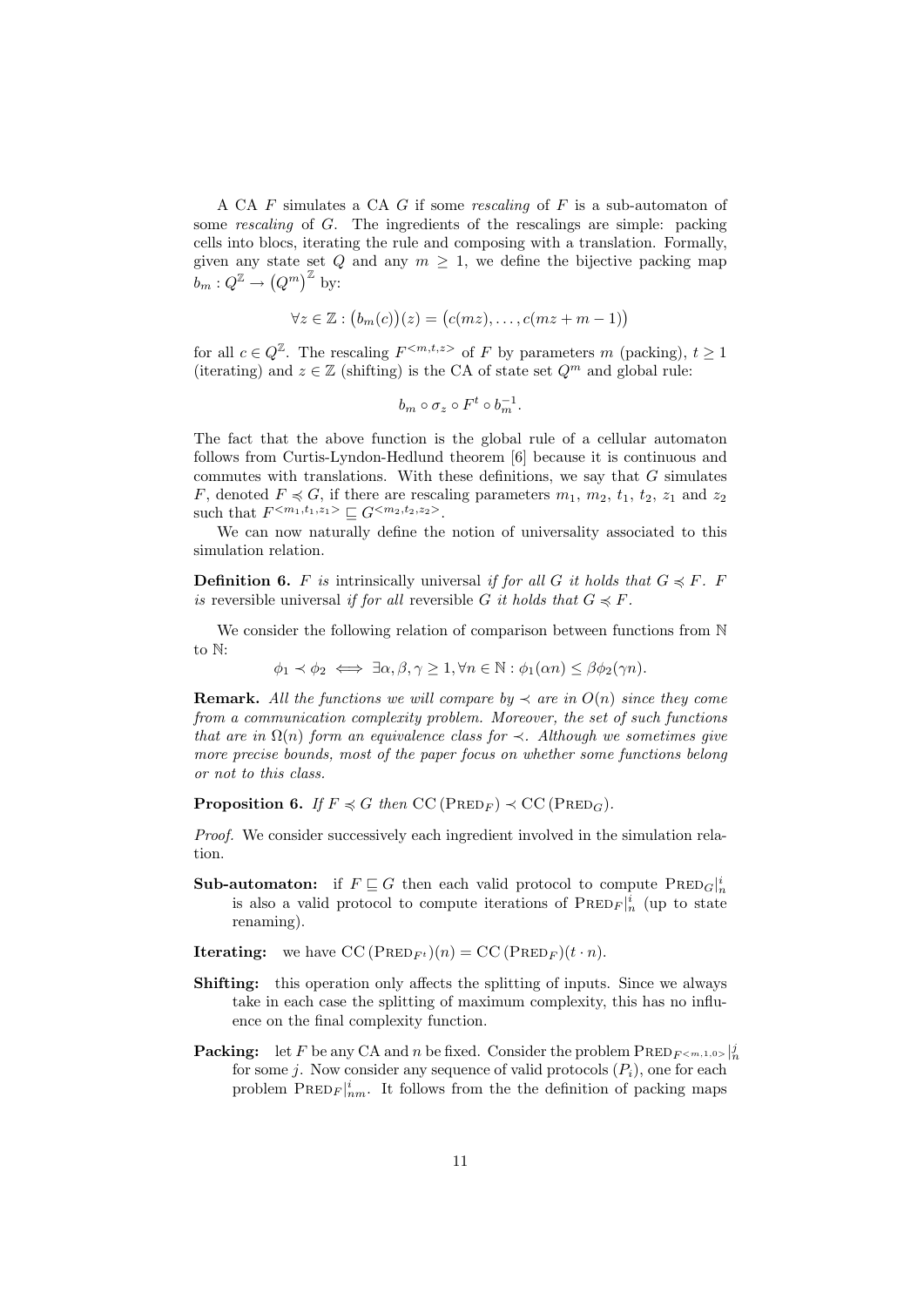that  $\text{PreD}_{F^{}}\big|_{n}^{j}$  can be solved by applying *m* suitably chosen protocols in the sequence  $(P_i)$ . Therefore

$$
\mathrm{CC}\left(\mathrm{PRED}_{F^{}}\right)(n) \leq m \cdot \mathrm{CC}\left(\mathrm{PRED}_{F}\right)(n)
$$

Reciprocally, one has for all *n*:

.

 $CC (PRED<sub>F</sub>)(n) \leq CC (PRED<sub>f</sub><sub>f>m,1,0>})([n/m]) + m</sub>$ 

where the additional constant *m* is used to deal with input splittings of  $\text{PRED}_F|_n$  which have no equivalent in  $\text{PRED}_{f \leq m,1,0>}|_{[n/m]}$  because they do not cut the input at a position which is multiple of *m*.

Therefore we have:  $\text{CC}(\text{PRED}_F) \prec \text{PRED}_{F \leq m,t,z>}$ ,  $\text{PRED}_{F \leq m,t,z>} \prec \text{CC}(\text{PRED}_F)$ and if  $F \subseteq G$  then  $CC (PRED_F) \prec PRED_G$ . The proposition follows. П

The following result shows that the invasion complexity is increasing with respect to simulations.

**Proposition 7.** *If*  $F \preccurlyeq G$  *then for all u there is v such that* 

$$
CC (Inv_F^u) \prec CC (Inv_G^v).
$$

*Proof.* The simulation relation  $\preccurlyeq$  is such that ultimately periodic configurations of *F* are converted into ultimately periodic configurations of *G*. Hence, the invasion problem of *F* reduces to the invasion problem of *G*. More precisely, it is sufficient to check the following properties, each dealing with an aspect of the simulation relation  $\preccurlyeq$ :

*•* for any CA *F*, any *u* and any rescaling parameters *m, t, z*, we have

$$
\text{CC}(\text{Inv}_F^u) \prec \text{CC}(\text{Inv}_{F^{}}^U)
$$

where *U* is the period of the configuration  $b_m(p_u)$ ;

- if  $F \subseteq G$  then, for any  $u$ , CC (INV<sup>u</sup><sub>F</sub>)  $\prec$  CC (INV<sup>u</sup><sub>G</sub>);
- *•* for any CA *F*, any rescaling parameters *m, t, z*, any *U* (over the alphabet of  $F^{\langle m,t,z\rangle}$  CC (INV $_{F^{\langle m,t,z\rangle}}^{U}$ )  $\prec$  CC (INV $_{F}^{u}$ ) where *u* is the period of the configuration  $b_m^{-1}(p_U)$ .

The result follows by composition of the 3 properties above.

Finally, we show a similar result for the cycle length problem. The problem is parametrized by an integer *k* and the following proposition establishes that for suitable but arbitrary large values of this parameter the complexity of the problem is conserved.

**Proposition 8.** If  $F \preccurlyeq G$  then for all  $k_0$  there is  $k$  and  $k'$  such that:

- $k \ge k_0$  *and*  $k' \ge k_0$ *;*
- CC  $(\text{CYCLE}_F^k) \prec \text{CC} (\text{CYCLE}_G^{k'})$ .

 $\Box$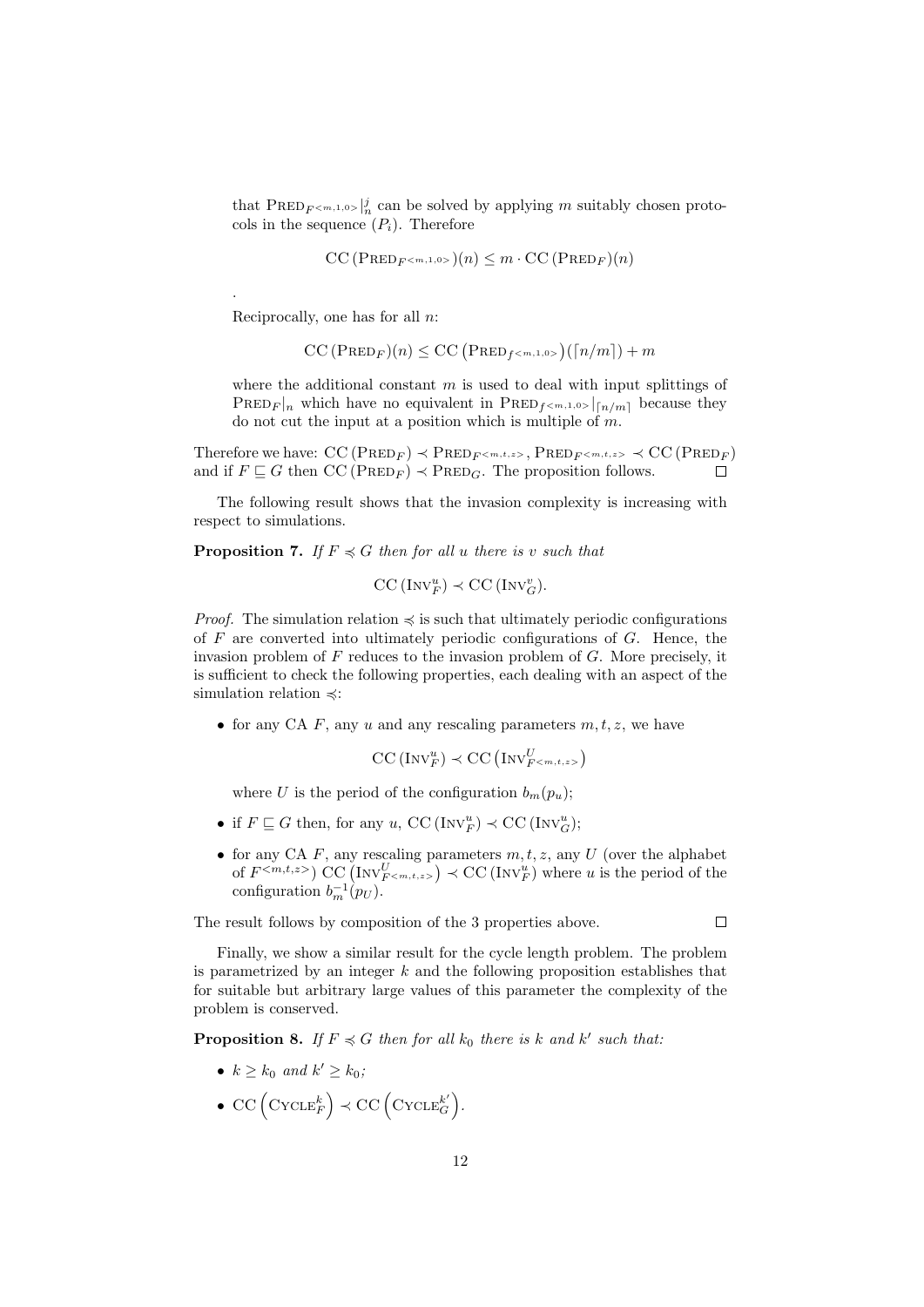*Proof.* The effect of rescaling transformations on cyclic orbits of periodic configurations is to change the (spatial) period length as well as the (temporal) cycle length. More precisely, we have:

- if  $F \sqsubseteq G$  then, for any  $k$ , CC  $(\text{CYCLE}_F^k) \prec \text{CC} (\text{CYCLE}_G^k)$ ;
- for any  $k$ ,

$$
- CC (CYCLEFk) \prec CC (CYCLEFk) and - CC (CYCLEF) \prec CC (CYCLEFk);
$$

*•* for any *t* and any *k* we have:

$$
\text{CC}\left(\text{CYCLE}_{F^{<1,t,0>}}^{k}\right) \prec \text{CC}\left(\text{CYCLE}_{F}^{kt}\right);
$$

• for any  $t$  and any  $k$  such that  $k \mod t = 0$  we have:

$$
\text{CC}\left(\text{CYCLE}_F^k\right) \prec \text{CC}\left(\text{CYCLE}_{F^{<1,t,0>}}^{k/t}\right).
$$

The proposition follows.

#### *4.2. Existence of CAs with maximal complexity*

This section is devoted to the following existence result.

# **Proposition 9.**

- 1. *There exists a reversible CA*  $F$  *with*  $CC (PRED_F) \in \Omega(n)$ .
- 2. *There exists a reversible CA F* and a word *u* with  $\text{CC}(\text{Inv}_F^u) \in \Omega(n)$ .
- 3. *There exists a CA F s.t. for any*  $k \geq 1$ , CC  $(C \text{YCLE}_F^k) \in \Omega(n)$ .

We now define the reversible CA of assertion 2 of Proposition 9 called *G* in the sequel. It is made of 3 layers:

- flag layer  $Q_f = \{0, 1\}$ ,
- *•* circulation layer *Q<sup>c</sup>* = *{W} ∪ {*0*,* 1*} × {*0*,* 1*}*,
- test layer  $Q_t = \{0, 1\} \times \{0, 1\}$ .

The flag layer is simply the identity over  $Q_f$ . The circulation layer does not depend on other layers and has the following behaviour.

- normal states in  $\{0,1\} \times \{0,1\}$  represent two sub-layers (top and bottom) and, if no  $W$  state is in the neighbourhood, the top sub-layer simply shifts to the right and the bottom sub-layer simply shifts to the left.
- *• W* states are walls: They stay unchanged forever. Moreover, a normal cell on the right of a wall has the following behaviour: The top value shifts to the right and the bottom value goes to the top. A normal cell on the left of a wall has a symmetric behaviour: The bottom value shifts to the left and the top value goes to the bottom. See figure 5.

 $\Box$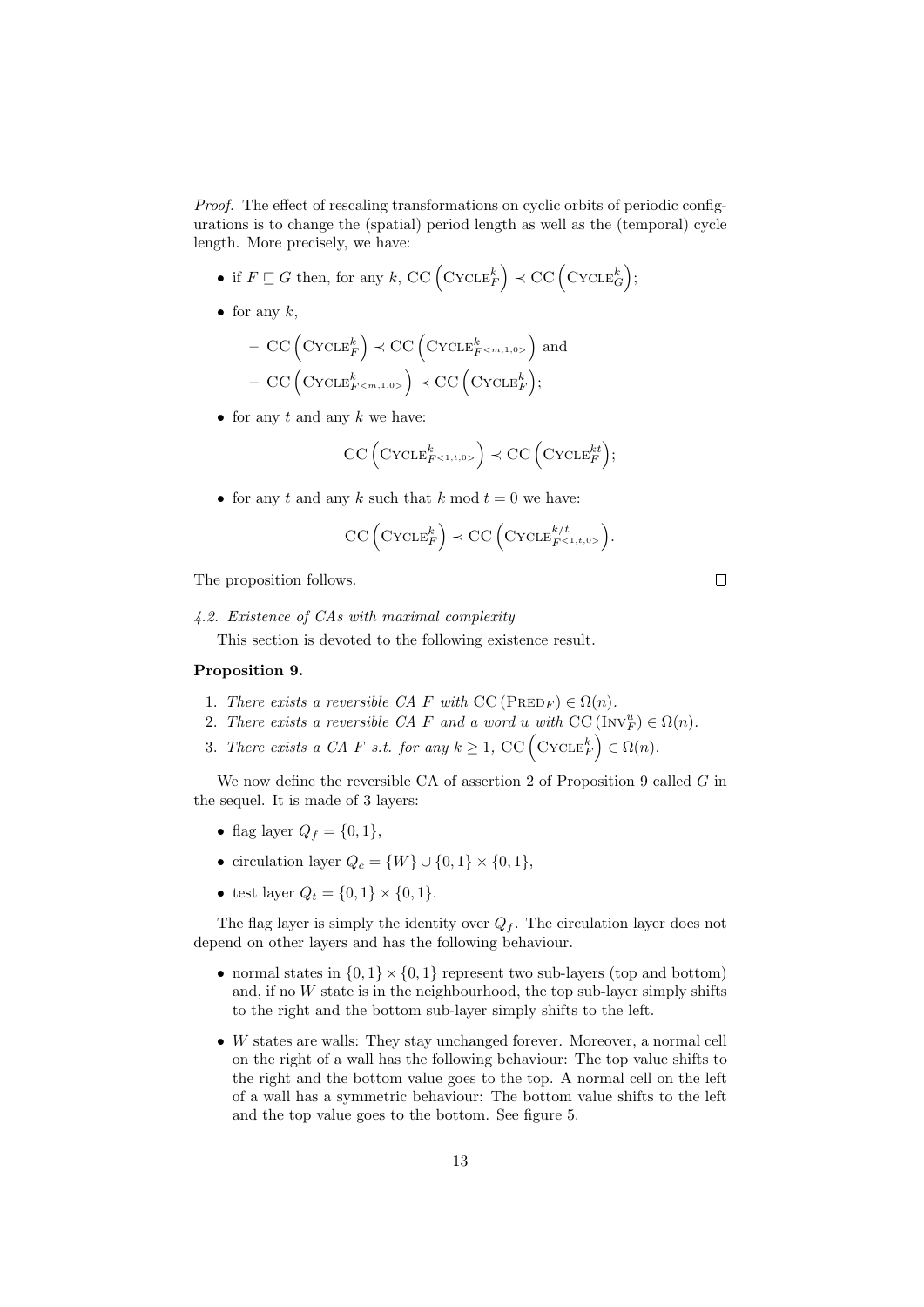| $\begin{array}{c c c c c c c c c} \hline x_1 & \cdots & x_n & 0 & 0 & \cdots & 0 \\ \hline \hline 0 & \cdots & 0 & 0 & y_n & \cdots & y_1 \end{array}$ |  |  |  |  |  |  |  |
|--------------------------------------------------------------------------------------------------------------------------------------------------------|--|--|--|--|--|--|--|
|                                                                                                                                                        |  |  |  |  |  |  |  |
| $\cdots$ 0 1 0 $\cdots$                                                                                                                                |  |  |  |  |  |  |  |
|                                                                                                                                                        |  |  |  |  |  |  |  |
|                                                                                                                                                        |  |  |  |  |  |  |  |
|                                                                                                                                                        |  |  |  |  |  |  |  |
|                                                                                                                                                        |  |  |  |  |  |  |  |
|                                                                                                                                                        |  |  |  |  |  |  |  |
|                                                                                                                                                        |  |  |  |  |  |  |  |
| $\cdots$ 0 1 0 $\cdots$                                                                                                                                |  |  |  |  |  |  |  |
|                                                                                                                                                        |  |  |  |  |  |  |  |
|                                                                                                                                                        |  |  |  |  |  |  |  |
|                                                                                                                                                        |  |  |  |  |  |  |  |

Figure 5: Above: initial configuration. Below: the configuration *k* steps later.

Finally, the test layer is made of two sub layers (top and bottom) wich are independant. The top layer does the following:

- if the flag layer of the cell is 1 and if the circulation layer contains the state (1*,* 1) then invert bit and shift right;
- in any other case, simply shift right.

The bottom sub-layer does the same but replace right by left.

*Proof of Proposition 9.*

• We first show that *G* defined above has the properties of assertion 2 of the proposition. First, it is reversible: flag and circulation layers are reversible by themselves and test layer is reversible when knowing flag and circulation layers.

Now let  $q_0$  be the state where flag layer is 0, circulation layer is  $(0,0)$ and test layer is  $(0,0)$ . Consider input bits  $x_1, \ldots, x_n$  on one hand and  $y_1, \ldots, y_n$  on the other hand. Let  $X_i$  be the state with flag layer 0, test layer  $(0,0)$  and circulation layer  $(x_i,0)$ . Similarily let  $Y_i$  be the state with flag layer 0, test layer  $(0,0)$  and circulation layer  $(0, y_i)$ . Let M be the state of flag layer 0, circulation layer  $W$  and test layer  $(0,0)$ . Finally let *T* be the state of flag layer 1, circulation layer (0*,* 0) and test layer (0*,* 0). Consider the configuration  $C(x_1, \ldots, x_n, y_1, \ldots, y_n)$ :

$$
\omega_{q_0} M X_n \cdots X_1 T Y_1 \cdots Y_n M q_0^{\omega}
$$

We can consider this configuration as an instance of the invasion problem Inv $V_{F^{2n+3}}^u$  where  $u = q_0$ . The only possible invasion in such an instance comes from the test layer. It follows from the definition of *G* that there is invasion on this instance if and only if

$$
\exists i, x_i = y_i = 1.
$$

Hence, the DISJOINTNESS problem reduces to the invasion problem through such instances. Using proposition 1, we conclude that  $\overline{CC}(\text{Inv}_{G}^{q_0}) \in \Omega(n)$ .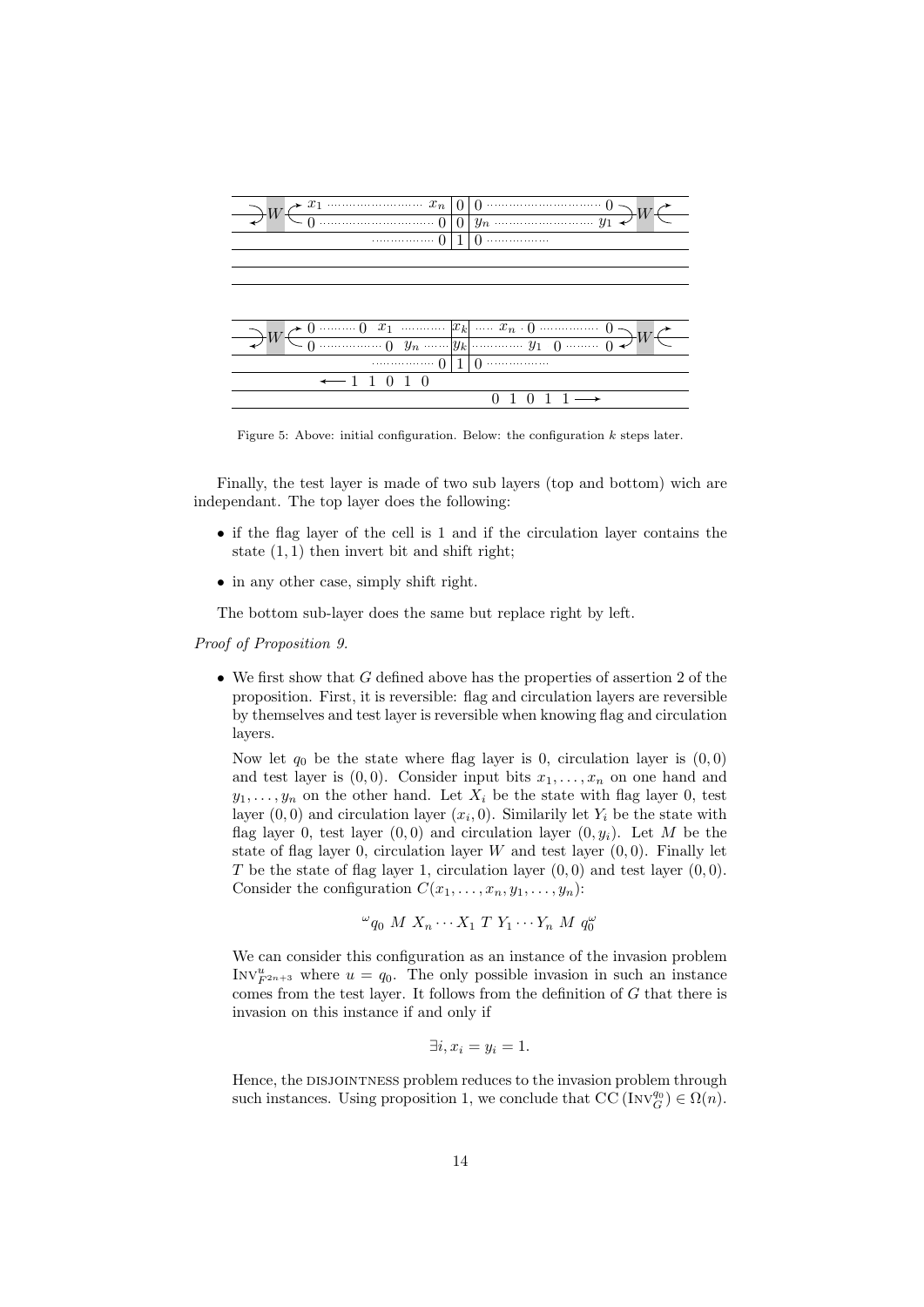- *•* Assertion 1 of the proposition can be proven with a CA *F* simpler than *G*, but using similar ideas. *F* has radius 1 and its state set is the product of 3 components:
	- **–** left circulation with state set *{*0*,* 1*}*,
	- **–** right circulation with state set *{*0*,* 1*}*,
	- **–** test with state set *{*0*,* 1*}*.

The behaviour is the following:

- **–** each of the left and right circulation components are independent of the other components and consists in simple shift (left and right respectively),
- **–** the test component simply flips its value if both left and right circulation components have value 1 and stays unchanged else.

*F* is clearly reversible (circulation layers are independent shifts and test layer is reversible knowing other components). Moreover, the inner product problem reduces to the prediction problem of *F*. Indeed, for any  $x, y \in \{0, 1\}^n$  consider the word

$$
u = X_1 \cdots X_n Z Y_n \cdots Y_1
$$

where  $X_i$  is the state equal to  $x_i$  on the right circulation component and 0 elsewhere,  $Y_i$  is the state equal to  $y_i$  on the left circulation component and 0 else, and *Z* is the state equal to 0 everywhere. It follows from definition of *F* that

$$
\text{PRED}_F|_n(u) = 1 \iff \sum x_i y_i \text{ mod } 2 = 1.
$$

Proposition 1 implies that  $CC (PRED<sub>F</sub>) \in \Omega(n)$ .

*•* Assertion 3 of the proposition is proven by proposition 4.4.3.

 $\Box$ 

# *4.3. Necessary conditions for universality*

The following corollary is the main tool provided by this paper to prove negative results about (intrinsic) universality.

**Corollary 2.** *Let F be an intrinsically universal CA. Then it holds that:*

- 1. CC ( $\text{PRED}_F$ )  $\in \Omega(n)$ ,
- 2. *there exists u s.t.*  $CC \left( Inv_F^u \right) \in \Omega(n)$ ,
- 3. *there exists*  $k$  *s.t.* CC  $(C \setminus C \subseteq E_F^k) \in \Omega(n)$ .

*Moreover, if F is only reversible-universal, then 1 and 2 still holds.*

*Proof.* It follows from Propositions 6, 7 and 8 on the one hand, and Proposition 9 on the other hand.  $\Box$ 

A first application of this corollary to the complexity upper-bounds presented in Section 3 yields the following necessary conditions for universality. A first proof of these results appears in [15]. However, our approach allows us to formulate much simpler and more elegant proofs.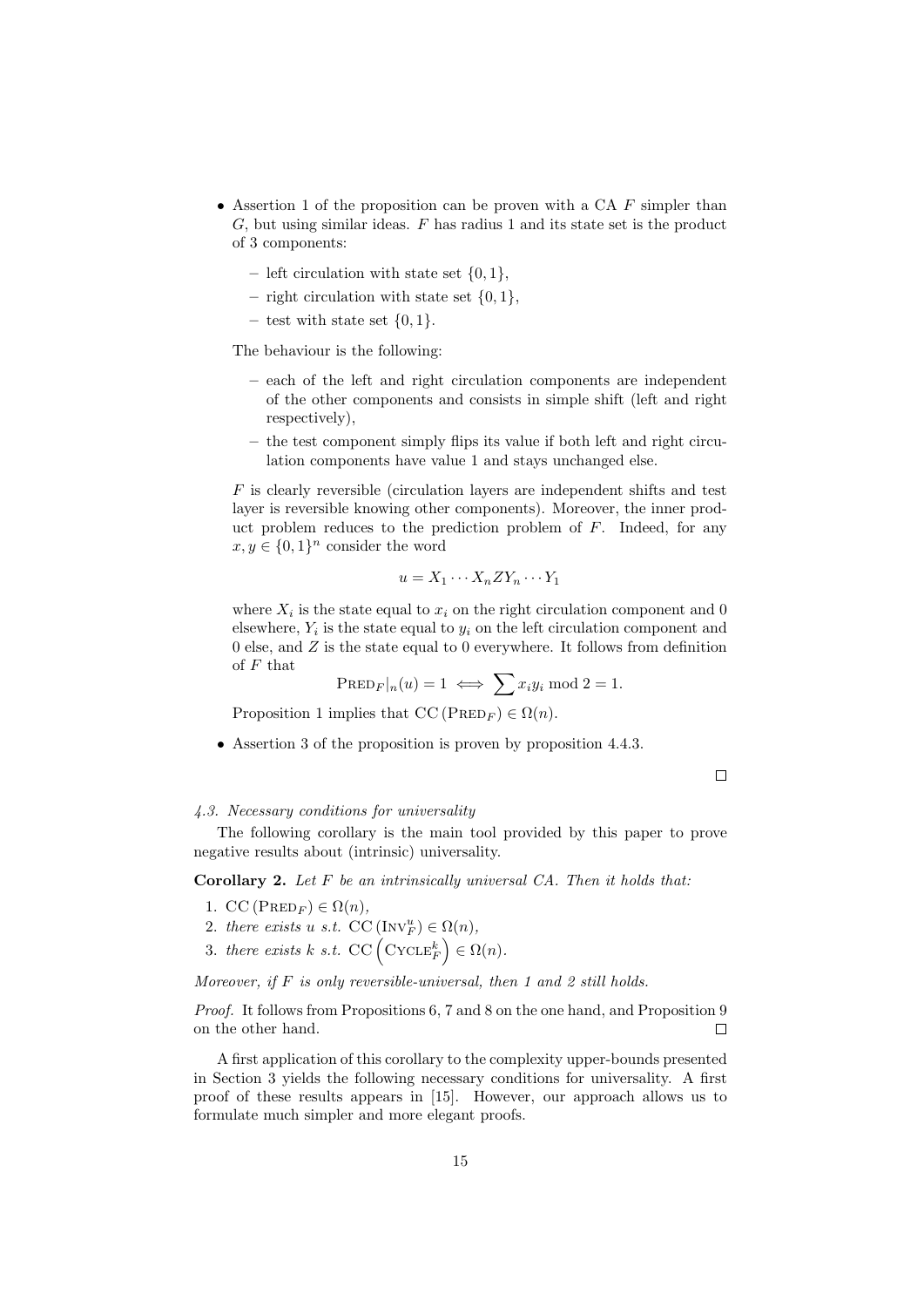**Corollary 3.** *Let F be an intrinsically universal CA, then F* cannot be*:*

- *• neither expansive*
- *• nor linear*
- *• nor reversible.*

*Moreover, a reversible universal CA* can not be *expansive or linear.*

# *4.4. Uncomparability of the three conditions*

Here we show the "orthogonality" of our three problems: For any pair of problems  $(\mathcal{P}_0, \mathcal{P}_1)$ , we exhibit two CAs, *A* and *B*, such that:

- CC  $(\mathcal{P}_0^{\mathcal{A}}) \in o(\mathrm{CC}(\mathcal{P}_1^{\mathcal{A}}))$ , in which case we say that *A* is "hard" for  $\mathcal{P}_1$ and "easy" for  $P_0$ .
- CC  $(\mathcal{P}_1^{\mathcal{B}}) \in o(\mathbf{CC}(\mathcal{P}_0^{\mathcal{B}}))$ , in which case we say that  $\mathcal{B}$  is "hard" for  $\mathcal{P}_0$  and "easy" for  $\mathcal{P}_1$ .

This shows that our three necessary conditions for intrinsic universality are *really* necessary: No condition is stronger than any other.

## 4.4.1. A CA easy for PRED and hard for Inv

The idea is to embed an equality test launching signals invading the whole configuration, while keeping the prediction problem easy. For that purpose, we consider CA *F*, a cartesian product of two layers:

- 1. A layer performing a test for equality, as described below, and initialy containing a word over the alphabet  $\{\overrightarrow{0}, \overrightarrow{1}, \overrightarrow{0}, \overrightarrow{1}, \overrightarrow{7}, \emptyset, K\}$ . On figure 6, this layer is represented in black.
- 2. A layer with an automaton invading the configuration from a seed. We need five states on this layer:  $\{s, \emptyset, \rightarrow, \leftarrow, K\}$ . We describe the rule below. On figure 6, this layer appears in blue.



Figure 6: A CA easy for PRED and hard for INV

The simplest way to embed an equality test in CAs is to ask Alice and Bob whether the input is a palindrom. There is an easy *fooling set* (see definition 1 or [9]) to ensure that this problem has a high deterministic communication complexity. The *K* state is spreading on both layers, i.e. if it appears somewhere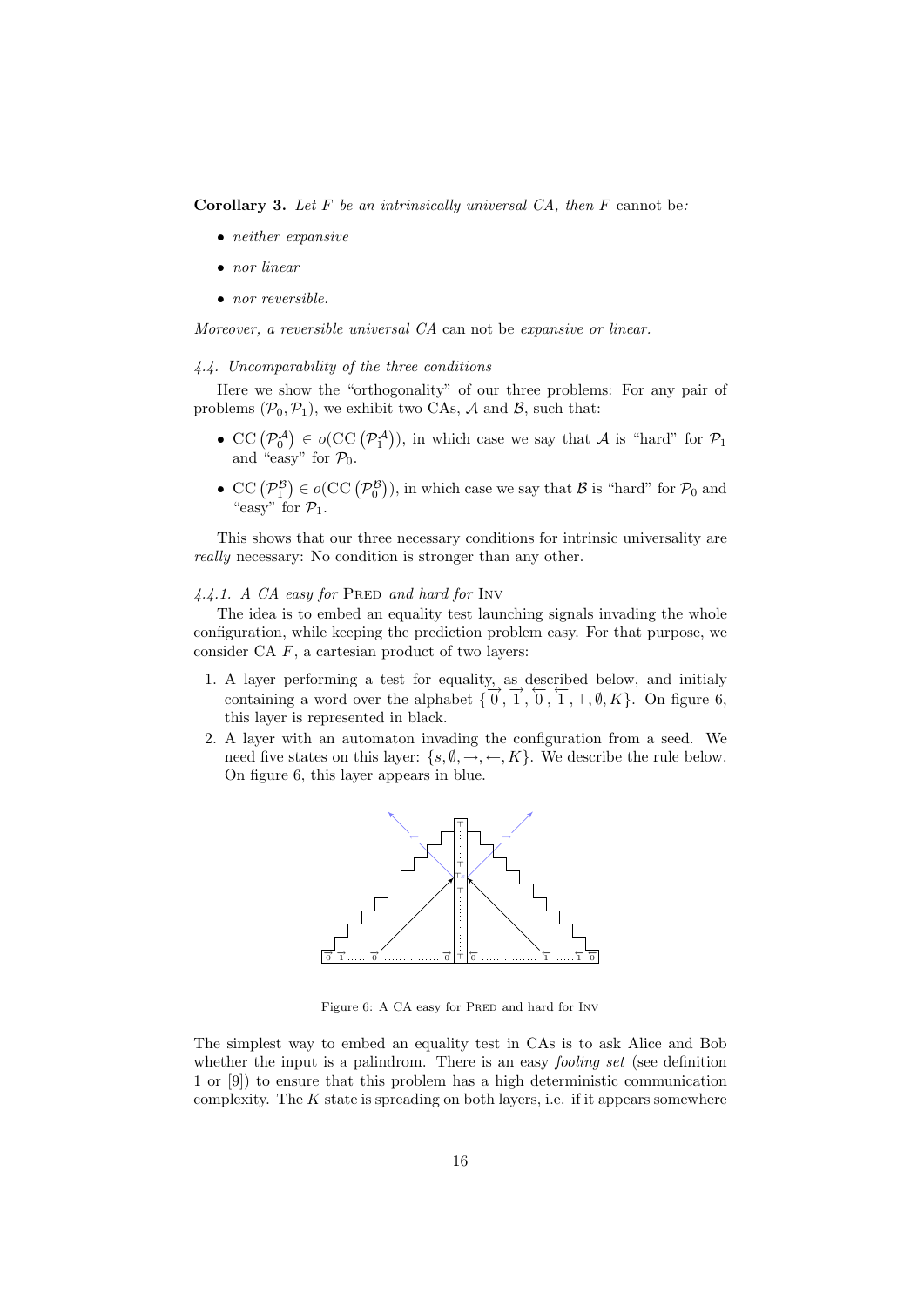in one layer, then it spreads everywhere on both layers. We use it to detect illformed configurations where a  $\vec{x}$  state is next to a  $\hat{x}$ , or there are several *s* states on the second layer.

On configurations not involving the *K* state, the local rule is the right shift on words containing only *←−<sup>x</sup>* states, a *<sup>⊤</sup>* or *<sup>∅</sup>* state on their right, and the left shift on words containing only  $\vec{x}$  states, a  $\top$  or  $\emptyset$  state on their left, where *x* ranges over *{*0*,* 1*}*. States in *{⊤, ∅}* remain unchanged, and all other transitions yield state *K*.

Moreover, we introduce another rule to perform the equality test: when the test is negative (i.e. a  $\top$  state has a  $\vec{x}$  on its left, a  $\overleftarrow{y}$  on its right, and  $x \neq y$ ), then we place a *s* state on the second layer.

On the second layer, the *K* state is spreading, and for all input words not containing  $K$ , the local rule is the following:

$$
f(s, \emptyset, \emptyset) = \rightarrow
$$
  
\n
$$
f(\rightarrow, \emptyset, \emptyset) = \rightarrow
$$
  
\n
$$
f(\emptyset, \emptyset, s) = \leftarrow
$$
  
\n
$$
f(\emptyset, \emptyset, \leftarrow) = \leftarrow
$$
  
\nelse 
$$
f(x, y, z) = \emptyset
$$

**Proposition 10.** *The CA F described above is such that:*

- $CC(PRED_F) \in O(1)$ *,*
- *there is u such that*  $CC \left( Inv_F^u \right) \in \Omega(n)$ *.*

*Proof.* A protocol for PRED needs to predict the content of both layers:

- *•* On the first layer, the result will always be the result of a shift if the initial configuration contains only  $\vec{x}$  or  $\vec{x}$  states, or if the  $\top$  state is not the central cell of the configuration, and a *⊤* state else. This requires a constant number of communicated bits.
- *•* On the second layer, the result is a *s* state if and only if the leftmost state of Alice's differs from the rightmost state of Bob's, and the central cell is a *⊤* state. Else, it can be a *→* state (the *←* case is symmetric) if there was an *s* state on the left edge of the computation triangle: the protocol for deciding this is the same as before, in a smaller triangle (see figure 7). But this has only to be checked for the leftmost *⊤* state of Alice's, since even if other signals are to be generated afterwards, they do not appear on the top of the bigger triangle.

In all other cases, the second component is empty.

In all cases, predicting the final state of this layer requires a constant amount of communication.

Now we need to find hard instances for the Inv problem: With a repeated word containing only *∅* states on both layers, on initial configurations of the form  $(\vec{0}, \vec{1})^n$ <sup>T</sup> $(\vec{0}, \vec{1})^n$  on the first layer, and  $\emptyset^*$  on the second, we reduce the equality problem to Inv. Proposition 1 is concluded.  $\Box$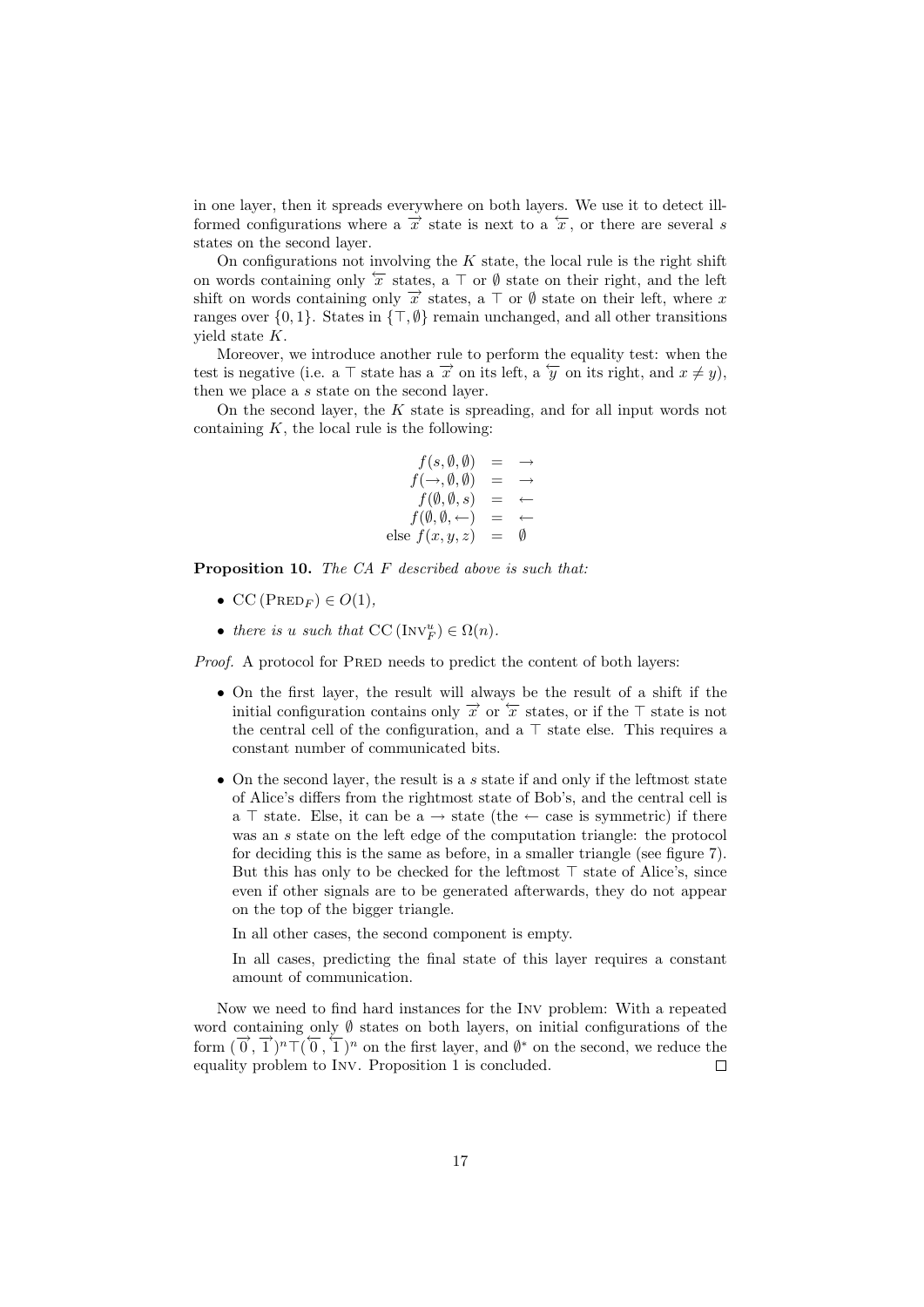

Figure 7: Our protocol.

## *4.4.2. A CA easy for* Inv *and hard for* Pred

There is a natural example described in section 6.1. It remains to show that the deterministic (possibly with several rounds) communication complexity of the PRED problem is in  $\Omega(\log n)$ . To show this, we construct a fooling set  $S_n$ (see Definition 1 or [9]):

$$
S_n = \{ (1^{n-k}0^k, 0^{k+1}1^{n-k}, 0 \le k \le n \}
$$

We show that  $S_n$  is a fooling set for Rule 218: In fact, on all configurations of the form  $1^{n-k}0^{2k+1}1^{n-k}$ , the result of PRED<sub>*F*218</sub> is always 0. On configurations of the form  $1^{n-i}0^{i+j+1}1^{n-j}$  where  $i \neq j$ , it is always 1. This can be easily shown from the collection of lemmas of [5], and we illustrate it on Figure 8. Thus, since  $|S_n| = n + 1$ , we deduce that a deterministic protocol solving  $\text{PRED}_{F_{218}^n}$  can not take less than  $log(n + 1)$  steps:

$$
\mathrm{CC}\left(\mathrm{PRED}_{F_{218}^n}\right) \in \Omega(\log(n))
$$



Figure 8: A configuration of the fooling set  $S_n$  for rule 218

However, from Section 6.1, the Inv problem can be solved within constant communication.

## *4.4.3. A CA easy for* Inv *and hard for* Cycle

We use the problem DISJ to build a hard CYCLE problem. The idea is that if Alice and Bob receive two disjoint sets as their inputs, our CA will check DISJ forever. Otherwise it will erase all the tape and a uniform periodic configuration (i.e. 1-periodic).

We use three layers in this construction: One always shifting right, one other always shifting left, and the third either empty or performing a test about the two other layers. More precisely, we use the layout of Figure 9.

We consider a cyclic configuration containing an input for Alice on the first layer, and an input for Bob on the second layer, (as in Figure 9), and a third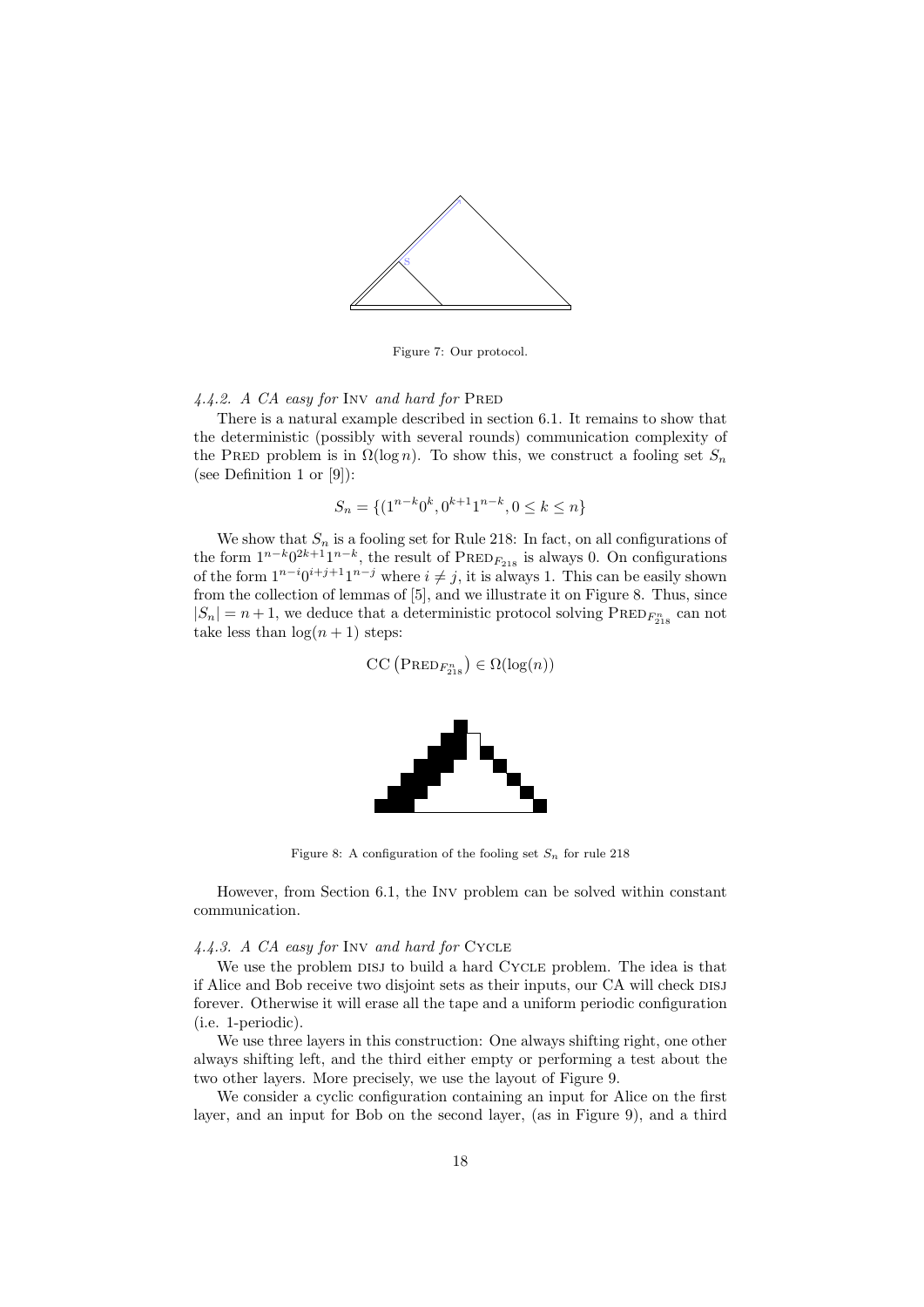

Figure 9: An automaton with a hard Cycle problem, and an easy Inv.

layer everywhere empty, except for a central "test" state, actually performing the tests. As stated in Figure 9, the performed test is  $\bigwedge_{i=1}^{n} x_i \oplus y_i = 0$ , with *⊕* denoting the binary "xor" operation (the test cell at time *t* + 1 takes value  $T_t \wedge (x \oplus y)$  where  $T_t$  is its value at time *t* and *x* and *y* are the values on the two first layers). While the test value is 1, the tests go on. Since the tape is cyclic, if  $\bigwedge_{i=1}^{n} x_i \oplus y_i = 1$ , then the test goes on forever producing a (temporal) cycle of length  $\Omega(n)$  (because in such a case, we have at least one  $x_i$  or one  $y_i$  which is 1). Otherwise, the test becomes 0 at some step and a spreading state is generated, which erases all the layers in both directions and produce a (temporal) cycle of length 1 . In the sequel, we call this CA *F*.

**Proposition 11.** *The CA F described above is such that:*

- $\forall k, \text{CC}(\text{CYCLE}_F^k) \in \Omega(n)$ .
- *• ∀u,* CC (Inv*<sup>u</sup> <sup>F</sup>* ) *∈ O*(1)*,*

*Proof.* The first assertion follows from the discussion above.

It remains to show that  $\text{Inv}_F^u$  can be solved within constant communication. Let *u* be any word over the alphabet for  $F$ . First if the orbit of  $p_u$  contains a spreading state, since  $p_u$  is periodic, then after a constant number of steps, nothing can happen, thus the input word is ignored and no invasion can occur. In all other cases, we note the input word *w* as  $(x, y)$  where  $x = \pi_1(w)$  is the word appearing on the first component and  $y = \pi_2(w)$  the word appearing on the second. The protocol consists in discussing whether some components are equal between  $p_u$  and  $p_u(w)$ . Each of the following case can be tested with constant communications:

- If  $x \neq \pi_1(p_u[1..|x|])$ , and  $y \neq \pi_2(p_u[1..|y|])$ , then there is always invasion: if a spreading state is ever generated, it invades the configuration (by hypothesis, there is no spreading state in the orbit of  $p_u$ ), else, *x* and *y* are continually shifted, so there is also invasion.
- If  $p_u((x, y)) = p_u$  then there is no invasion by Definition 4.
- Otherwise we have necessarily  $x \neq \pi_1(p_u[1..|x|])$ , and  $y = \pi_2(p_u[1..|y|])$ (or the same inverting  $=$  and  $\neq$ , but the reasoning is similar). In this case, the discussion is the following:
	- **–** if the position of tests in the third component is the same in *p<sup>u</sup>* and  $p_u(w)$  (which can be decided with constant communication) then Alice and Bob each know whether their part of the first component will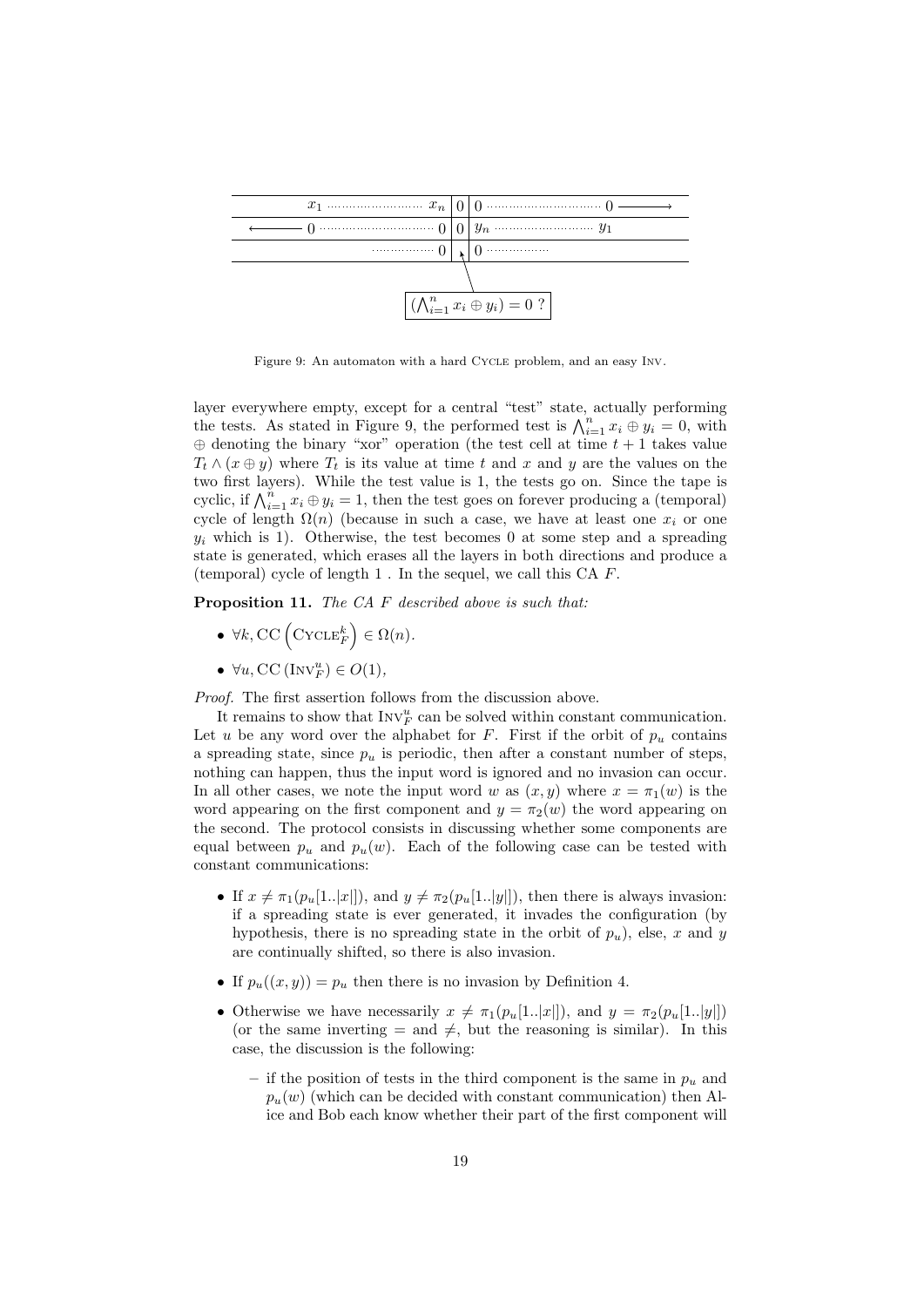ever provoke a test failure and generate a spreading state; therefore they can decide invasion: there is invasion in case of a test failure, and there is no invasion else because the differences between  $p_u$  and  $p_u(w)$  will only be shifted and will never spread to an infinite width;

**–** if the position of the tests are different, then there is always invasion: either because some test failure generates a spreading state, or because the differences between  $p_u$  and  $p_u(w)$  in the first component are shifted towards infinity, but a difference in the third component (a test position) stay at the same place indefinitely.

 $\Box$ 

## 4.4.4. A CA easy for PRED, and hard for CYCLE

We can use quite the same construction as in Subsection 4.4.1. We modify it to launch only one signal (in only one direction) when an error appears. Thus, as proven in section 4.4.1, the PRED problem remains easy. Now we need to prove that the Cycle problem is hard, but we can choose the instances on purpose.

If no test fails, the configuration will be 1-periodic: When all the tests have been done, the configuration is uniformly empty, except for the *⊤* states, and then nothing more happens. Otherwise, a signal will be launched. We need to show that the period of the configuration is then in  $\Omega(n)$ . But we can notice that a contiguous portion of  $\Omega(n)$  cells can not have any signal (see Figure 10). Therefore, the period of the configuration is  $\Omega(n)$  if and only if an error occurs.



Figure 10: A CAeasy for PRED and hard for CYCLE.

# *4.4.5. An CA easy for* Cycle *and hard for* Pred

We describe the natural example of Rule 33 in Section 6.3, which has a protocol in constant time for Cycle, and for which any deterministic protocol for PRED is in  $\Omega(\log n)$ .

## *4.4.6. A CA easy for* Cycle *and hard for* Inv

We can reuse the construction of Subsection 4.4.1, and use the cyclicity of the configuration to find an easy protocol: For all ill-formed configurations, the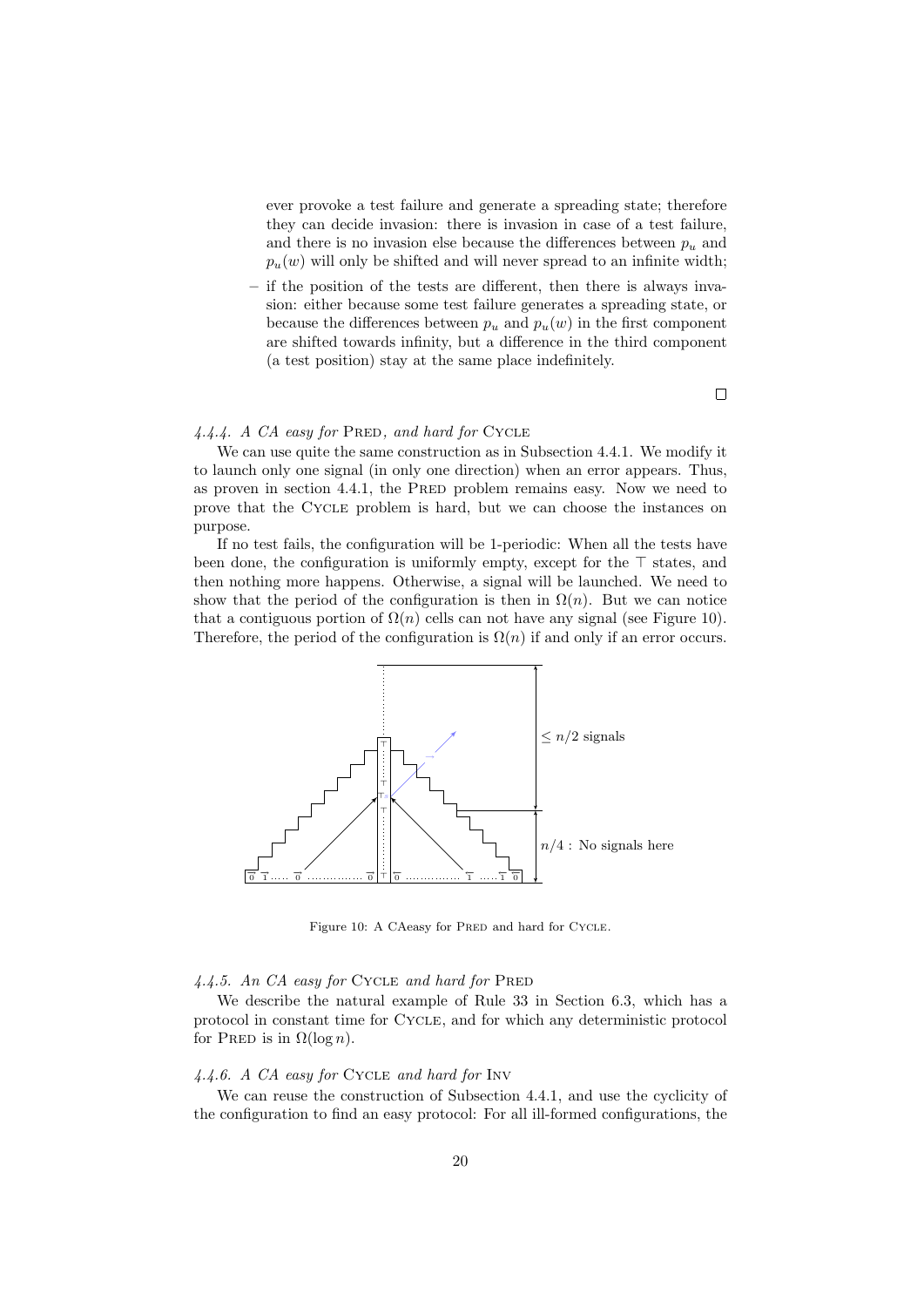CA is periodic with state *K* spreading to all the configuration. For any other configuration, even if there is a seed somewhere on the second layer, the signals it sends cross after some time, resulting in a *∅* state on this layer after at most a *O*(*n*) steps. Moreover, the *⊤* states do not move, so the configuration becomes 1-periodic after all the tests are performed: There may be a column of *⊤* states, and *∅* states everywhere else.

Thus, since this CA is always 1-periodic, the Cycle problem can be decided with no communication.

#### **5. Intrinsic universality: Ruling out complex CAs**

Here we show that for two of our canonical problems  $-$  namely, PRED and Inv – we were able to find a CA of maximal algorithmic complexity (*complete*), and yet very simple with respect to our measure.

More precisely, we are going to show that, for problems PRED and INV, there exists a CA *F* for which the communication complexity of the problem is low while its classical computational complexity is the highest one can expect.

Therefore, we are ruling out such non-trivial CAs from being intrinsically universal.

#### *5.1. Prediction*

T. Neary and D. Woods proved "the P-completeness of Rule 110" [12]. In our language, they proved that the problem  $PRED_{F_{110}}$  is P-complete. A very natural question arises: What do classical algorithmic properties of CAs, such as P-completeness, imply on the its communication complexity counterpart?

Therefore, the communication complexity approach appears to be a promising tool for ruling out CAs from being intrinsically universal. More precisely, despite the fact that the decision version of a canonical problem is hard (Pcomplete, undecidable) its corresponding communication complexity might be rather low.

#### **Proposition 12.** For any  $k \geq 1$ , there exists a CA F such that

$$
CC\left(\text{PRED}_F\right) \in O(n^{1/k})
$$

#### and  $\text{PRED}_F$  *is* P-complete.

*Proof.* Let *M* a Turing machine. We construct a CA *F* simulating *M* slowly but still in polynomial time: it takes  $n^k$  steps of *F* to simulates *n* steps of *M*. Hence, by a suitable choice of  $M$ , the problem of predicting  $F$  is P-complete.

First it is easy to construct a CA simulating  $M$  in real time. We encode each symbol of the tape alphabet of the Turing machine by a CA state, and add a "layer" for the head, with '*→*' symbols on its left and '*←*' symbols on its right. We guarantee this way that there can be only one head: if a '*→*' state is adjacent to a '*←*' state without head between them, we propagate a spreading "error" state destroying everything.

We then add a new layer to slow down the simulation: it consists in a single particle (we use the same trick to ensure that there is only one particle) moving left and right inside a marked region of the configuration. More precisely, it goes right until it reaches the end of the marked region, then it adds a marked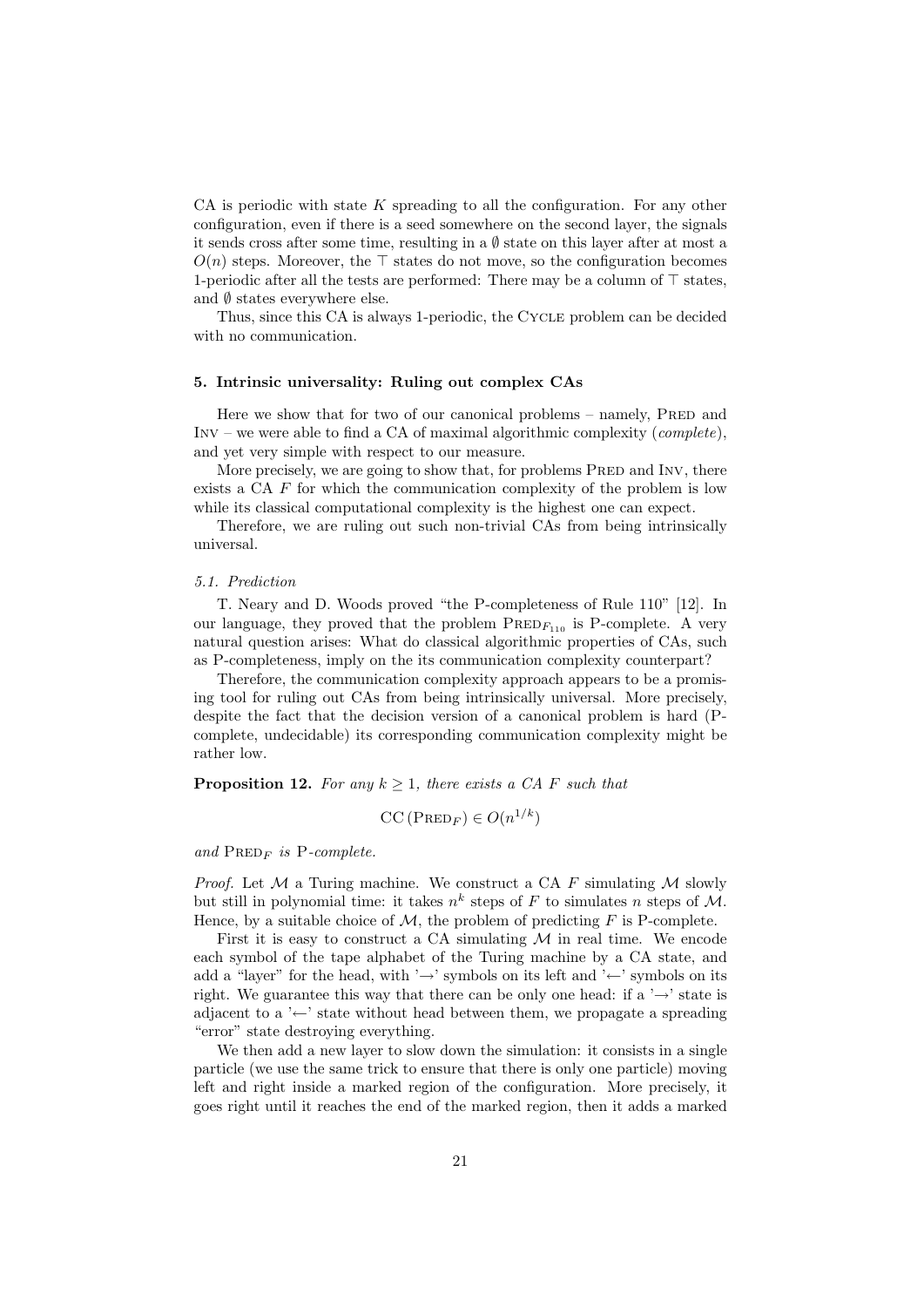cell at the end and starts to move left to reach the other end, doing the same thing forever. Clearly, for any cell in a finite marked region, seeing *n* traversals of the particle takes  $\Omega(n^2)$  steps. Then, the idea is to authorize heads moves in the previous construction only at particle traversals. This way, *n* steps of  $M$  require  $n^2$  time steps of the automaton. By adding another particle layer, one can also slow down the above particle with the same principle and it is not difficult to finally construct a CA  $F$  such that  $n$  steps of  $M$  require  $n^k$  time steps of *F*. We have represented in Figure 11 the behavior of the particle, with the dashed arrow representing a Turing transition.

Now if the initial configuration does not respect the rules described above, then a spreading error state is generated and Alice and Bob can notice it within constant communication. In all other cases, it is enough for Alice or Bob to know the value of all the  $2 \cdot n^{1/k}$  states around the initial position of the head, because the computation of the Turing machine simply does not depend on the rest of the initial configuration. So for these cases, at most  $n^{1/k}$  bits need to be communicated for Alice or Bob to compute the answer. Note that if the bounds for the particle are absent from the initial configuration, then no transition can happen, thus Alice and Bob know the result in constant time.



Figure 11: A CA for which PRED is P-complete.

 $\Box$ 

**Remark.** *A result by Hromkovic (see [7]) says that a Turing machine with a single head working in time t*(*n*) *can only recognize a language of communication complexity less than*  $O(\sqrt{t(n)})$ *. Said differently, a CA simulating a Turing machine cannot produce instances of communication complexity more than*  $O(\sqrt{n})$ *for the prediction problem on configurations with a single head (whatever the machine does).*

#### *5.2. Invasion*

This problem is even more complex than PRED: It is in fact undecidable. However, since there is no limitation on the "classical computation" power of Alice and Bob, it can be decided within very little communication.

# **Proposition 13.**

- 1. For any CA F and any word *u*, we have:  $INV_F^u \in \Pi_1^0$ .
- 2. *Their exist*  $F$  *and*  $u$  *such that*  $\text{Inv}_F^u$  *is*  $\Pi_1^0$ -complete, and yet CC ( $\text{Inv}_F^u$ )  $\in$  $O(\log n)$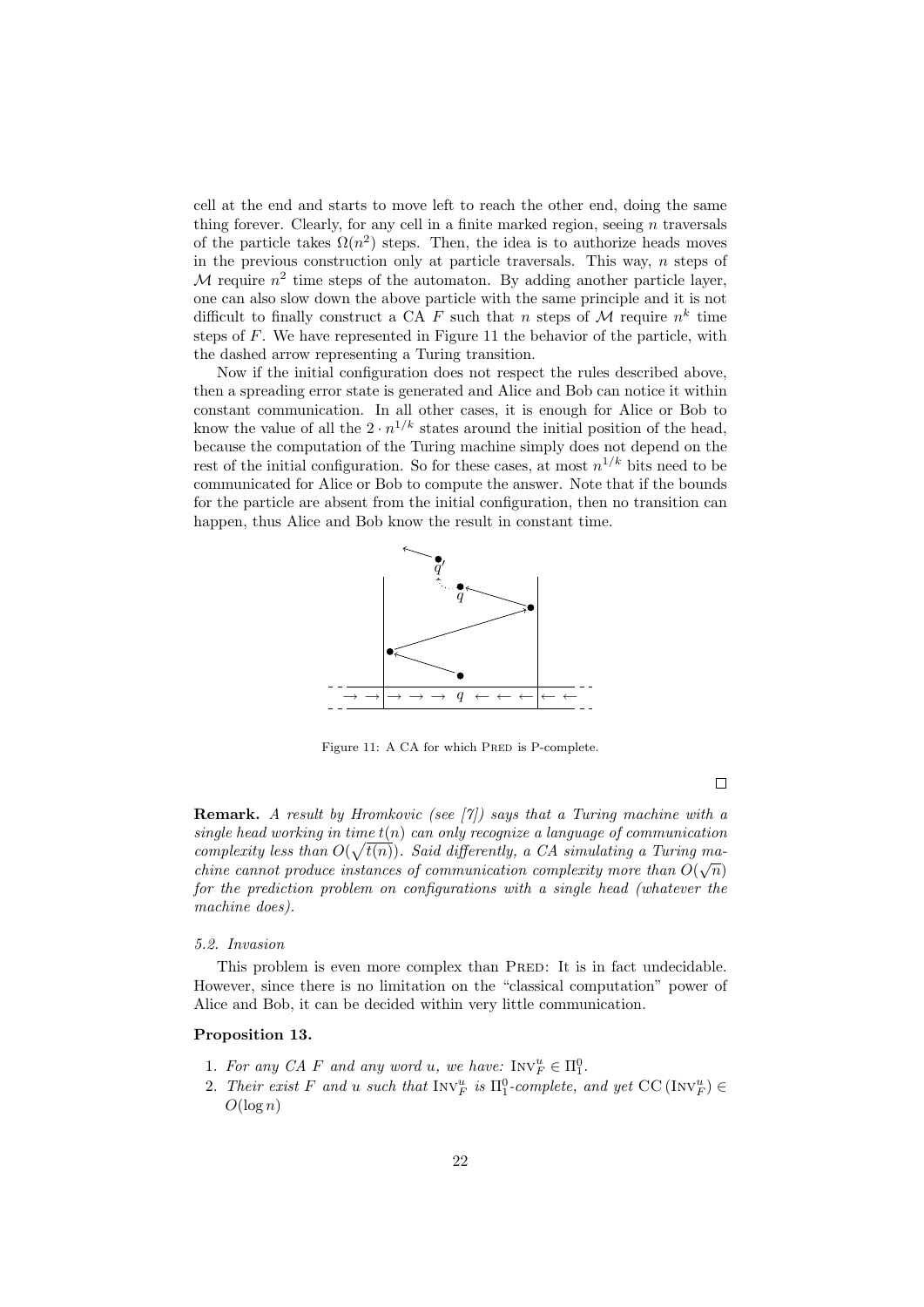#### *Proof.*

1. Let  $F$  and  $u$  be fixed and consider the problem  $INV_F^u$ . Given an input  $x_1, \ldots, x_n$ , we use the notations  $\delta_l(t)$  and  $\delta_r(t)$  for the leftmost and righmost differences at time *t* between the orbit of  $p_u$  and the orbit of  $p_u(x_1 \cdots x_n)$ as in Definition 4.

**Claim.** *There exists a recursive function β such that for any n, any input*  $x_1, \ldots, x_n$  *and any*  $\Delta \geq 0$  *we have:* 

$$
\exists t, \, \delta_r(t) - \delta_l(t) \geq \Delta \iff \exists t \leq \beta(\Delta), \, \delta_r(t) - \delta_l(t) \geq \Delta.
$$

The proof follows from the above claim because the invasion problem can be expressed as the following  $\Pi_1^0$  predicate:

$$
\forall \Delta \geq 0, \underbrace{\exists t \leq \beta(\Delta), \, \delta_r(t) - \delta_l(t)}_{\text{recursive predicate}}
$$

*Proof of the claim.* First, the orbit of  $p_u$  is ultimately periodic: There are  $t_0$ and *p* such that for any  $t \ge t_0$  we have  $F^t(p_u) = F^{t+p}(p_u)$ . Given an input *x*<sub>1</sub>*,..., x<sub>n</sub>* of the problem, denote by  $w(t)$  the word of length  $\delta_r(t) - \delta_l(t)$ starting at position  $\delta_l(t)$  in configuration  $F^t(p_u(x_1,\ldots,x_n))$ . The key point is that for any  $t \geq t_0$ , the triple

$$
\chi(t+1) = (w(t+1), \delta_t(t+1) \bmod |u|, t+1 \bmod p)
$$

is uniquely determined by the triple

$$
\chi(t) = (w(t), \delta_l(t) \bmod |u|, t \bmod p)
$$

(because the word  $w(t)$  "evolves" in a periodic context and knowing the offset of the position of  $w(t)$  in that context is enough to know  $w(t + 1)$ . Therefore, if the words  $w(t)$  are bounded by  $\Delta$  for a sufficiently long time (exponential in  $\Delta$ ), then the triple  $\chi(t)$  will take a value already taken before and the sequence  $(\chi(t))_t$  will be ultimately periodic, showing that  $|w(t)|$ is bounded and that there is no invasion. Adding  $t_0$  to this exponential function is a convinient choice for *β*. П

2. We build a CA *F* that simulates a 2-counter machine [11]. More precisely, standard states have two layers: a data layer over states *A, M, B,* 0, used to store the value of the 2 unary counters, and a control layer made of a Turing head storing a state from  $Q$ , with the extra  $\rightarrow$  and  $\leftarrow$  symbols ensuring the uniqueness of the head. Finally,  $F$  possesses a blank state  $\emptyset$ and a spreading state  $K$  to deal with encoding problems. The state set is therefore

$$
\{K\} \cup \{\emptyset\} \cup \{Q \cup \{\rightarrow, \leftarrow\}\} \cup \{A, B, 0, M\}.
$$

A valid configuration is a configuration everywhere equal to *∅* except on finite coding segments which have the folloing form (see figure 12):

- *•* the data layer must be of the form: 0*∗A*<sup>+</sup>*MB*<sup>+</sup>0 *∗* ;
- the control layer must be of the form:  $\rightarrow$ <sup>+</sup> *q*  $\leftarrow$ <sup>+</sup> with *q*  $\in$  *Q*.

The number of *A*s and *B*s represent the current value of the 2 counters. The behaviour of *F* is the following: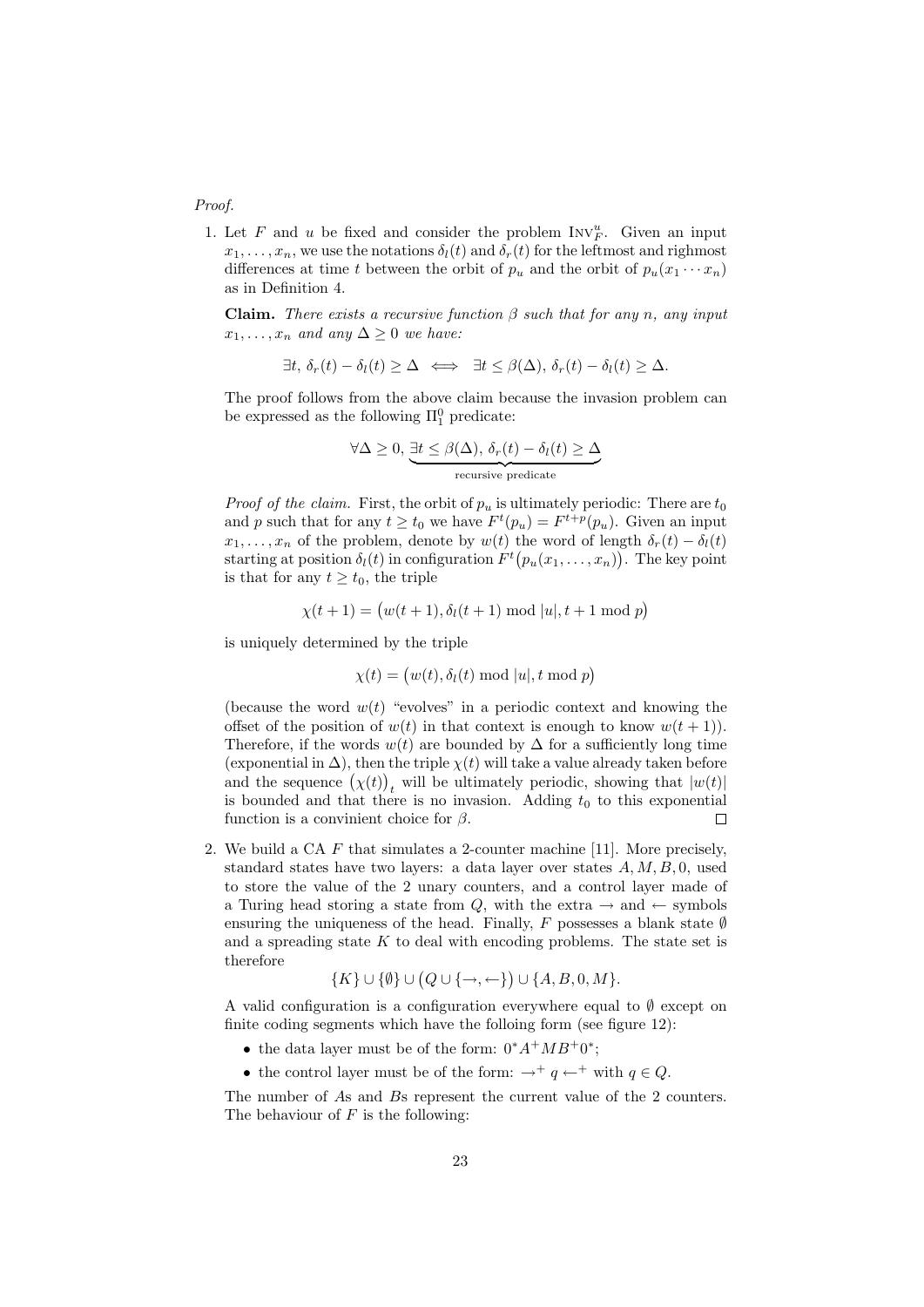| Control layer |     |  |  |  | $\emptyset \mid \emptyset \rightarrow \rightarrow \rightarrow q \leftarrow \leftarrow \emptyset \emptyset \mid \emptyset$ |     |  |
|---------------|-----|--|--|--|---------------------------------------------------------------------------------------------------------------------------|-----|--|
| Data layer    | 000 |  |  |  | $A \land A \land M \land B \quad 0 \quad \emptyset$                                                                       | 010 |  |

Figure 12: A well-formed piece of configuration. The counter *A* contains value 3 and the counter *B* contains value 1 in this example.

- If the configuration is not valid (which can be detected locally), then the state *K* is generated and spreads;
- If the configuration is valid, then on each coding segment, the (necessarily unique) head goes repeatidely from one extremity of the segment to the other and extend the segment at each passage by adding  $a \rightarrow on$ the left (resp.  $\leftarrow$  on the right) and a 0 on the data layer. If the extension step is blocked by another segment, then the state *K* is generated and spreads;
- *•* Moreover, at each passage on the segment, the head executes one of the basic 2-counter machine's instructions:
	- **–** testing if a counter is empty can be done by checking if there is a 0 to the right (resp. the left) of the unique *M*;
	- **–** decrementing can be done be replacing the leftmost *A* (resp. rightmost  $B$ ) by a 0;
	- **–** incrementing can be done by replacing a 0 by *A* on the left of the leftmost *A* (resp. by *B* on the right of the rightmost *B*); such a 0 must exist because the segment is extended at each passage by both sides;
	- **–** finally, the head can simply stop.

If any order given to the head leads to an incoherence (decrement an empty counter, write a *B* when on the '*A*' part of the segment, etc), the state *K* is genereated and spreads.

With this definition, and if  $u = \emptyset$ , the halting problem for the 2-counter machine encoded in *F* (input: value of counters; output: does it halt started from these values?) clearly reduces to  $\text{Inv}_{F}^{u}$  (halt  $\iff$  no invasion). Therefore, by a suitable choice of the 2-counter machine used to construct  $F$ , we have that  $\text{Inv}_{F}^{u}$  is  $\Pi_{1}^{0}$ -complete.

To conclude the proof, we show that  $\text{CC}(\text{Inv}_F^u) \in O(\log(n))$ . Given an input *w* split between Alice and Bob, the following protocol determines whether  $\text{Inv}_F^u(w) = 1$ :

- first Alice and Bob check whether the input configuration is valid; if not, the answer is 'invasion'; this can be done with  $O(1)$  bits of communication since validity is a local property;
- *•* the configuration being valid, Alice and Bob communicate so that for any pair of consecutive valid segments  $s_1$  and  $s_2$ , either Alice or Bob knows the state of both  $s_1$  and  $s_2$  and the distance between them; to achieve this, even if a segment is split between Alice's part and Bob's part, it is sufficient that they communicate  $O(\log(n))$  bits; indeed, a segment is completely defined by:
	- **–** the value and position of the head,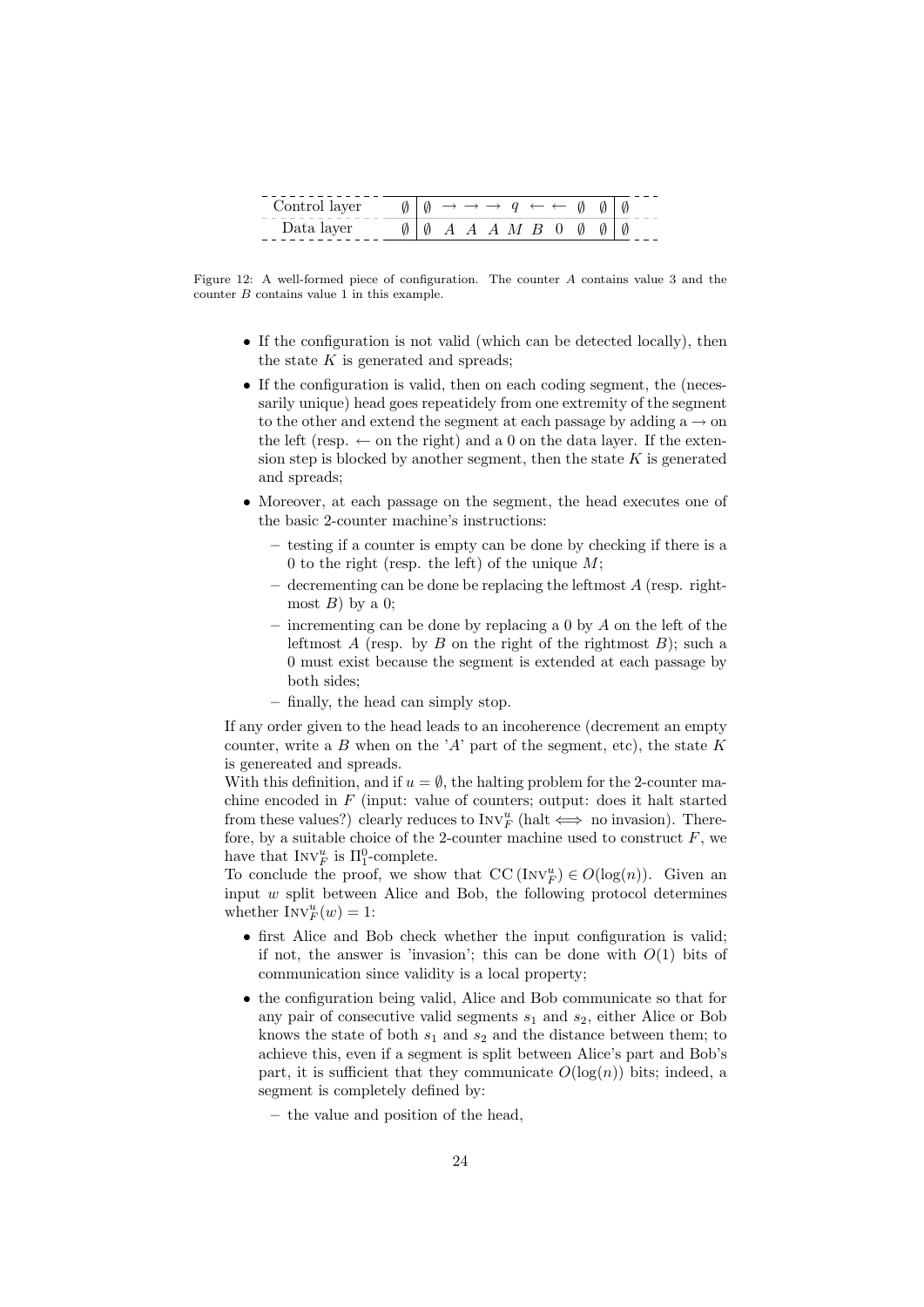- **–** number of 0 states on the right and the same on the left,
- **–** number of *A*s and number of *B*s.
- *•* since for each pair of valid segment, Alice or Bob as enough information to detect a possible future collision, they can determine together with  $O(1)$  bits of communication whether there is invasion or not; indeed, invasion is equivalent to: either their is a collision somewhere, or their is a single segment holding a non-halting computation.

 $\Box$ 

# *5.3. Cycle-length*

For this problem, we could find a CA of maximal algorithmic complexity, as shown by the following proposition. However, we have to leave as an open problem the existence of a CA  $F$  for which both CYCLE<sup> $k$ </sup><sub>F</sub> is PSPACE-complete for some  $k \in \mathbb{N}$ , and  $\mathrm{CC}(\mathrm{CYCLE}_F^k) \in o(n)$ .

**Proposition 14.** 1. *For any CA F and any*  $k \geq 1$ , CYCLE<sup>k</sup><sub>*F*</sub>  $\in$  PSPACE. 2. *Their exist*  $F$  *and*  $k$  *such that*  $\text{CYCLE}_F^k$  *is*  $\text{PSPACE-complete}$ .

#### *Proof.*

- 1. Let  $F$  and  $k \geq 1$  be fixed. The length of the cycle reached by iterating  $F$ on a periodic initial configuration *c* can be determined in polynomial space with the algorithm described below. Let *n* be the period of *c*. Starting from *c*, the cycle is reached in less than  $\alpha^n$  steps where  $\alpha$  is the cardinal of the state set.
	- (a) compute  $c_0 = F^{\alpha^n}(c)$  (memory usage:  $O(n)$ );
	- (b) memorize  $c_0$  and compute the first  $t$  such that  $F^t(c_0) = c_0$  (memory usage:  $O(n)$  because such a *t* is less than  $\alpha^n$ ).
- 2. To show this, we embed a Turing machine *M*, deciding a pspace-complete language, in a cyclic configuration for a cellular automaton. *M* works in polynomial space, meaning that there is a polynomial  $P \in N[X]$  such that for any  $x \in \Gamma^*$ , it will never use more than  $P(|x|)$  tape cells.

We can encode a Turing machine easily into a simple cellular automaton F: the states code for the Turing tape cells, and there is a special "head" state carrying the state of the machine. It can be easily shown that we can encode the transitions of a Turing machine into a local cellular automaton rule, ensuring that if there is only one head at the beginning, then it will be so during all the computation.

Moreover, the accepting state is *spreading*, meaning that if it appears somewhere, it spreads over all the configuration in both directions. The rejecting state launches a particle erasing the configuration (i.e., writing blank states everywhere), but shifting clockwise. In this way, an accepting computation will result in period 1, whereas rejecting computations will yield periods of the size of the configuration.

A polynomial-time transducer can easily encode an input *x* for *M* into a (cyclic) configuration of F, like shown in figure 13. It first directly translates *x* into states of F, then computes  $P(|x|)$  and outputs  $P(x)$  blank states.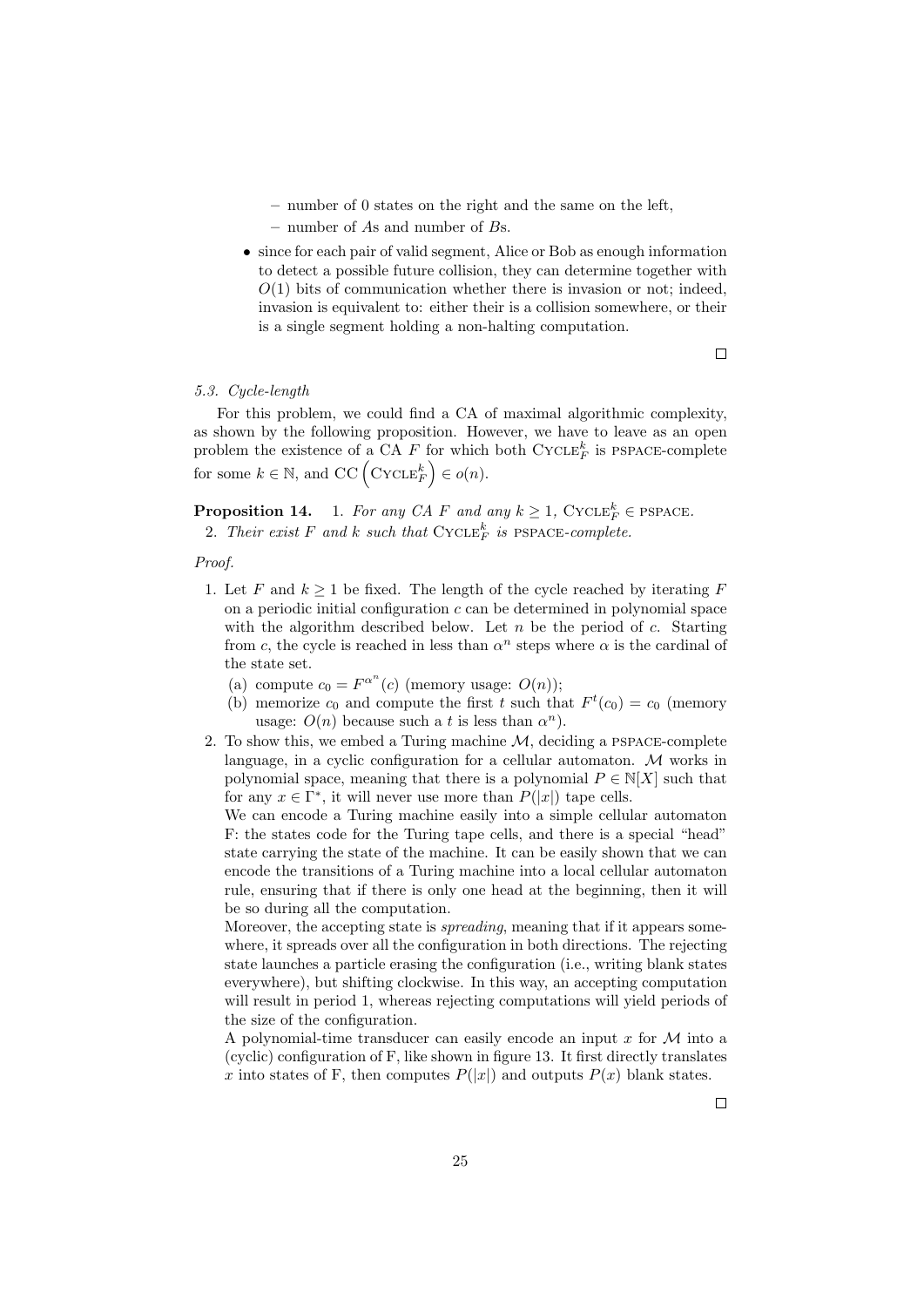#### **6. Intrinsic universality: Ruling out concrete elementary CAs**

*6.1. CA Rule 218*

The local function  $f_{218}$ :  $\{0,1\}$ <sup>3</sup>  $\rightarrow$   $\{0,1\}$  of CA Rule 218 is defined in Figure  $14(a)$ .

From the result of [5] we already knew that  $CC \left( \text{PRED}_{F_{218}} \right) \in O(\log(n))$ . It follows from Corollary 2 that Rule 218 is not intrinsically universal. Nevertheless, the proof of [5] was very long and complicated. As we are going to see now, the invasion approach gives a short and elegant proof of the same result.

**Definition 7.** *A word is* additive *if 1s are isolated and separated by an odd number of 0s. By extension, an infinite configuration is* additive *if it contains only additive words.*

**Lemma 2.** *Additivity is preserved by iterations. Moreover, if abc is additive then:*

$$
f_{218}(a, b, c) \neq f_{218}(1 - a, b, c)
$$
 and  $f_{218}(a, b, c) \neq f_{218}(a, b, 1 - c)$ .

*Proof.* First additivity is preserved by iterations because 010<sup>*n*</sup>10 becomes 010<sup>*n*−2</sup>10 for  $n \geq 3$  and 01010 becomes 000.

To conclude the lemma, it is sufficient to check that, for any *a*,*b*,*c* such that 11 is not a factor of *abc* then:

$$
f_{218}(a, b, c) \neq f_{218}(1 - a, b, c)
$$
 and  $f_{218}(a, b, c) \neq f_{218}(a, b, 1 - c)$ .

**Lemma 3.** *Let c be any non-additive configuration. Then, after a finite time, the word* 11 *appears in the evolution and this word is a wall.*

*Proof.* First 11 is a wall because:

$$
f_{218}(*, 1, 1) = f_{218}(1, 1, *) = 1.
$$

To conclude it is sufficient to check that the image of  $10^n1$  with  $n \geq 2$  is  $10^{n-2}1$ .  $\Box$ 

**Proposition 15.** For all *u*, we have CC  $(NV_{F_{218}}^u) \leq 1$ .

*Proof.* First, if the configuration  $p_u$  is non-additive then, by Lemma 3, at some time *t* a wall appears periodically in  $F_{218}^t(p_u)$ . Hence, for any  $x_1, \ldots, x_n$ , the differences between  $p_u(x_1, \ldots, x_n)$  and  $p_u$  are bounded to a fixed finite region. Said differently, there is never propagation for such an *u*.

Now consider the case where  $p_u$  is additive. By Lemma 2, we have for any  $x_1, \ldots, x_n$ :

- either  $p_u = p_u(x_1, \ldots, x_n),$
- or for any  $t \geq 0$ :

$$
\delta_l(t) = \delta_l(0) - t
$$
  

$$
\delta_r(t) = \delta_r(0) + t
$$

Therefore, the problem consists in deciding whether  $p_u$  and  $p_u(x_1, \ldots, x_n)$ are equal, which can be done with 1 bit of communication.  $\Box$ 

**Corollary 4.** *CA Rule 218 is not intrinsically universal.*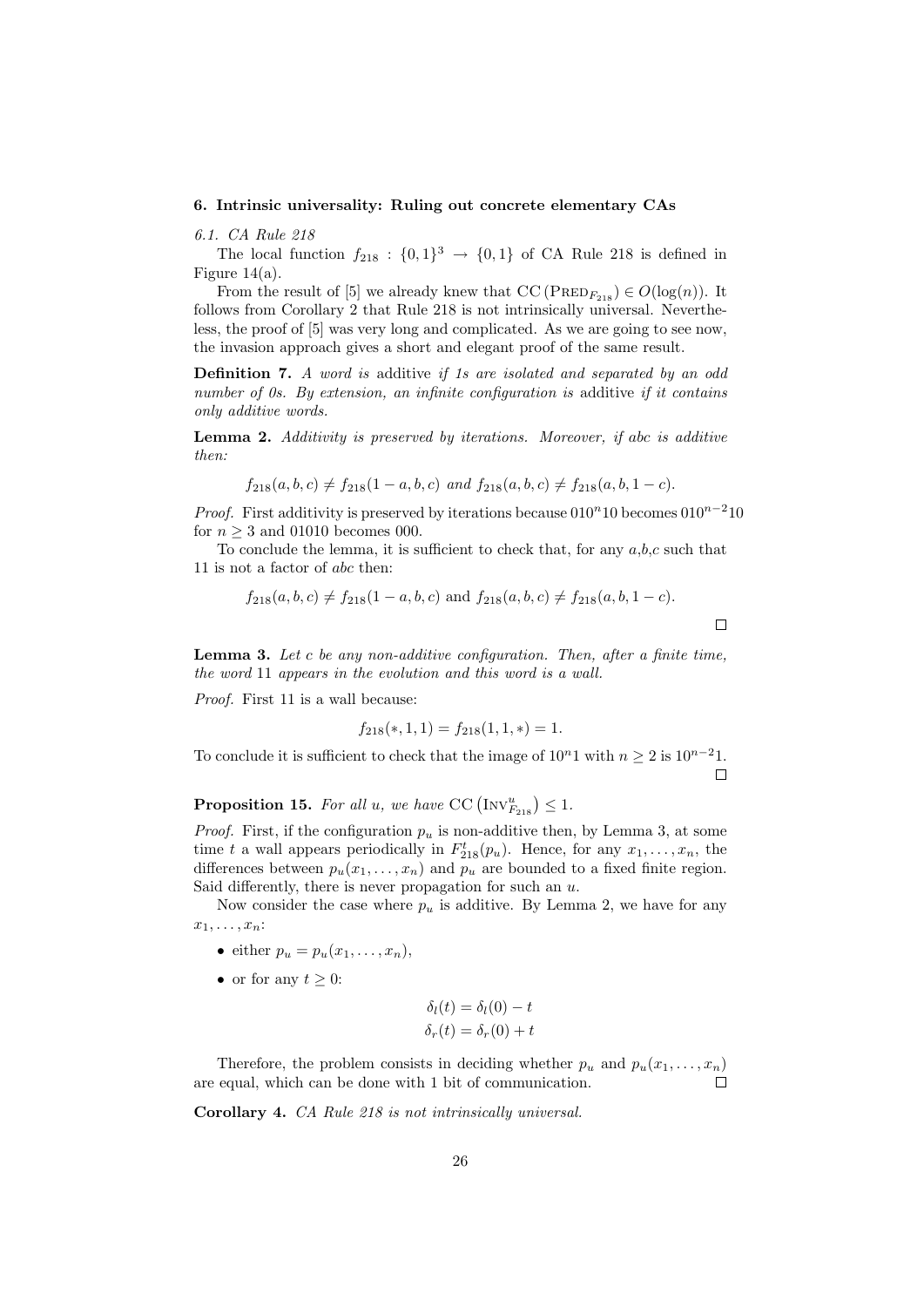#### *6.2. CA Rule 94*

The local function  $f_{94}$ :  $\{0,1\}$ <sup>3</sup>  $\rightarrow$   $\{0,1\}$  of CA Rule 94 is defined in Figure 15(a).

Here appears clearly how powerful the invasion approach is (as a tool for proving non-universality). Finding an upper bound (a protocol) for  $CC$  ( $PRED<sub>F94</sub>$ ) seems to be hard. Nevertheless, here we prove in a rather simple way that its invasion complexity is logarithmic.

**Definition 8.** *A configuration is* additive *if its language is included in*  $((00)^+(11)^+)^*$ *(blocks of 0s or 1s are always of even length).*

**Lemma 4.** *f*<sup>94</sup> *is bi-permutative when restricted to additive configurations (it behaves like f*90*) and additive configurations are stable under iterations.*

*Proof.* For stability of additive configurations, it is sufficient to check that 00(11)*<sup>n</sup>*00 becomes 11(00)*<sup>n</sup>−*<sup>1</sup>11 and 11(00)*<sup>n</sup>*11 becomes 11(00)*<sup>n</sup>−*<sup>1</sup>11 for *n ≥* 1. *f*<sup>94</sup> differs from *f*<sup>90</sup> only for transition 010, hence bi-permutativity.  $\Box$ 

**Lemma 5.** *If c is a non-additive configuration which does not contain* 010*, then* 101 *appears after a finite time and it is a wall. More precisely, a wall appears after*  $t + 1$  *steps of CA Rule 94 at the middle of any occurrence of*  $10^{2t+1}$  *or*  $01^{2t+3}0$  *(with*  $t > 0$ ).

*Proof.* First 101 is stable under iterations of  $f_{94}$ . Second,  $10^n1$  with  $n \geq 2$  is sent to  $10^{n-2}1$  and  $01^n0$  is sent to  $10^{n-2}1$  for  $n \ge 2$ . Г

**Lemma 6.** *The orbit of a configuration c contains a wall if and only if*  $F_{94}(c)$ *is not additive.*

*Proof.* From Lemma 5, it is enough to show that if *c* is a configuration not containing 101 then  $F_{94}(c)$  does not contain 010. For that, it is sufficient to check that any word *u* such that  $f_{94}(u) = 010$  must contain 101.  $\Box$ 

From the 2 lemmas above, we get that

**Proposition 16.** For any *u* we have  $CC \left( Inv_{F_{94}}^u \right) \in O(log(n))$ .

*Proof.* If *u* is such that the orbit of *p<sup>u</sup>* contains a wall, then invasion never occurs.

If  $u$  is such that the orbit of  $p_u$  does not contain any wall, then it means that  $F_{94}(p_u)$  is additive (by Lemma 6). In this situation, two cases are to be considered depending on the input  $x_1, \ldots, x_n$ . Knowing in which case we are can be done exchanging a constant number of bits:

- either  $F_{94}(p_u(x_1,\ldots,x_n))$  is also additive and then, by Lemma 4, there is invasion if and only if  $F_{94}(p_u) = F_{94}(p_u(x_1, \ldots, x_n))$ . This can be decided with a finite number of bits of communication.
- or  $F_{94}(p_u(x_1,\ldots,x_n))$  is not additive. Then it contains some  $10^{2t+1}1$  or some  $01^{2t+3}0$  (with  $t \ge 0$ ) because, as shown in the proof of lemma, if the image of a configuration contains 010 it must also contain 101. Consider the leftmost and the rightmost occurrences of such kind of words. Since walls appear above the middle of that 2 occurrences after a time equal to their half-lengths (Lemma 5), the fact there is invasion or not does not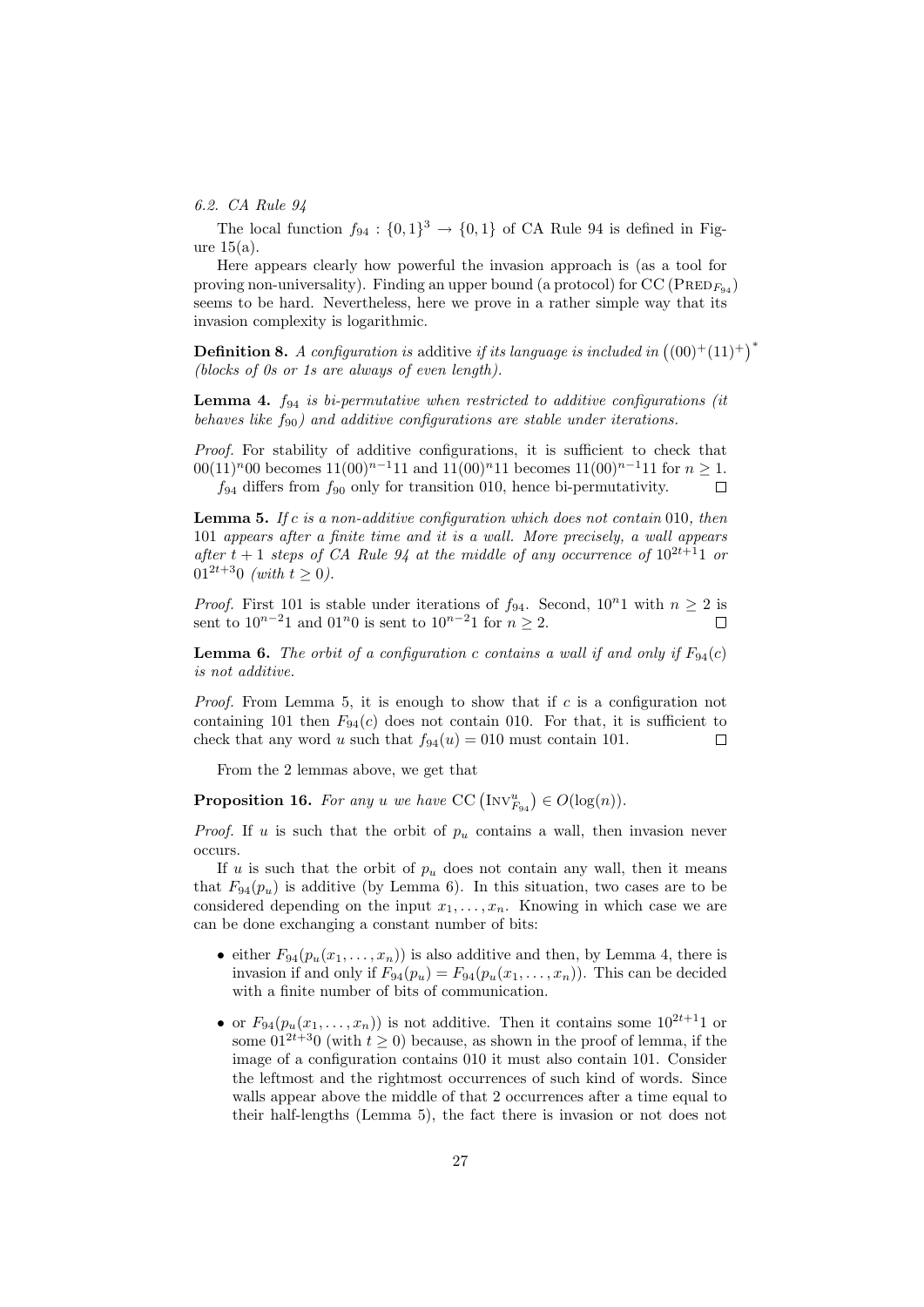depend on what is beetween that two occurrences. It take  $O(\log(n))$  bits of communications for Alice to know the positions of that 2 occurrences and the exact words present at those positions (of type  $10^{2t+1}1$  or  $01^{2t+3}0$ ). Moreover, as soon as Alice knows this she also knows that on the left of the leftmost occurrence and on the right of the rightmost occurrence, the configuration is additive. If there is 1 difference with  $p_u$  in those additive part, then there is invasion. If not, then Alice has all information to decide invasion. Deciding in which of the two cases we are can be done exchanging a constant number of bits.

 $\Box$ 

 $\Box$ 

 $\Box$ 

 $\Box$ 

#### **Corollary 5.** *CA Rule 94 is not intrinsically universal.*

#### *6.3. CA Rule 33*

We are going to show that this rule, although non-trivial for the PRED problem, needs zero communication for the CYCLE problem. To show this, we prove that the cycle length of Rule 33 is always 2. The local function  $f_{33}: \{0,1\}^3 \to \{0,1\}$  of CA Rule 33 is defined in Figure 16(a).

**Lemma 7.** *All configurations that do not contain neither* 101 *(isolated* 0*s) nor* 1001 *(isolated* 00*s)* are stable under  $(F_{33})^2$ .

*Proof.* We call  $A_0$  the set of configurations without isolated 0s, and  $A_{00}$  the set configuration without isolated 00s. First notice that the only antecedent of 101 is 10101, which contains an isolated 0, thus  $A_0$  is stable under  $F_{33}$ . With an exhaustive exploration of all configurations of the form  $u = abxyzcd$  where *xyz* ∈ {000 *...* 111}, and *u* ∈ *A*<sub>0</sub> ∩ *A*<sub>00</sub>, we observe that:

$$
\forall u \in A_0 \cap A_{00}, |u| = 7, (F_{33})^2(u_1 \dots u_7) = u_3 u_4 u_5
$$

**Lemma 8.** *All (cyclic) configurations of length n, different from*  $(01)^{\lfloor n/2 \rfloor}$ , do *not contain isolated* 0*s after*  $\left[\frac{n}{2}\right]$  *steps of CA Rule 33.* 

*Proof.* We already noticed in Lemma 7 that the only possible antecedent of 101 is 10101. Thus, there can be an isolated 0 after  $\lfloor \frac{n}{2} \rfloor$  steps only if there are at least  $\lfloor \frac{n}{2} \rfloor$  isolated 0s in the initial configuration, i.e. if the initial configuration is  $(01)^{\lfloor n/2 \rfloor}$ .

**Corollary 6.** *After*  $\lfloor \frac{n}{2} \rfloor + 1$  *steps of CA Rule 33, there are no isolated couples of* 0*s.*

*Proof.* The only antecedents of 1001 contain an isolated 0.

**Corollary 7.** *After*  $\lfloor \frac{n}{2} \rfloor + 1$  *steps, CA Rule 33 becomes periodic, with period* 2*.* 

**Proposition 17.** *A deterministic protocol for predicting CA Rule 33 can not be in*  $o(\log n)$ *.*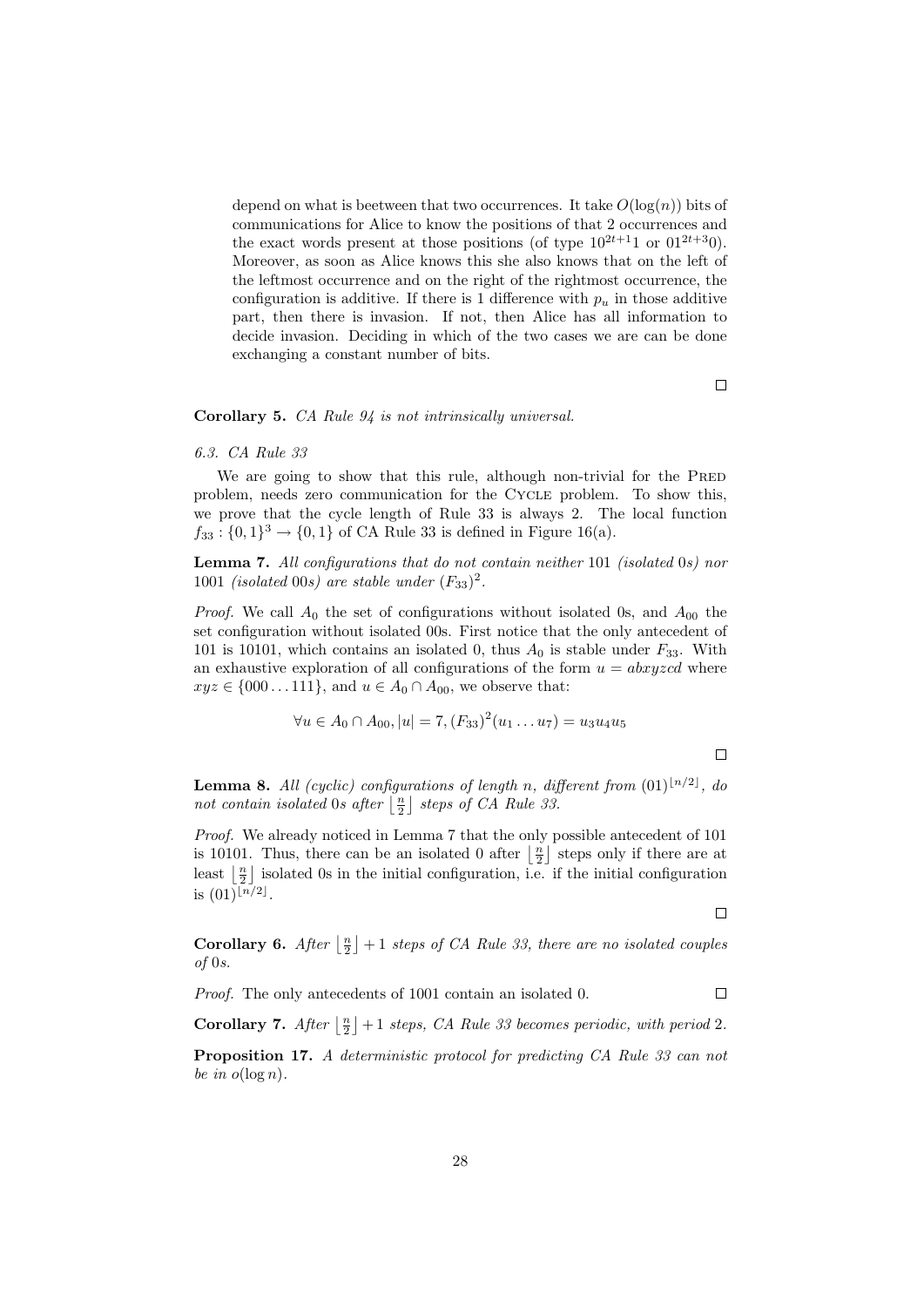*Proof.* As usually, we just find a fooling set (see Definition 1). Consider the following set  $S_n$ :

$$
S_n = \{ (1^{n-2k}(01)^k 0, (10)^k 1^{n-2k}), 0 \le k \le \lfloor n/2 \rfloor \}
$$

It can be easily verified that:

$$
\begin{cases}\nF_{33}^{n}(1^{2n-k}(01)^{k}0(10)^{k}1^{2n-k}) = n \mod 2 \\
F_{33}^{n}(1^{2n-i}(01)^{i}0(10)^{j}1^{2n-j}) = 1 + (n \mod 2) \text{ whenever } i \neq j\n\end{cases}
$$

Since  $|S_n| = \lfloor \frac{n}{2} \rfloor$ , we conclude that a deterministic protocol for CA Rule 33 needs at least  $\Omega(\log_2 n)$  bits of communication.

 $\Box$ 

# **7. Conclusion**

We have proposed a method to prove negative results concerning intrinsic universality in CAs. We have shown that this approach can be used both to show that some global dynamical properties imply non-universality, and to rule out some concrete CA from being universal. We believe that this work should be pursued in the following directions:

- *•* It seems that more can be said about the communication complexity problems for the class of surjective CAs and some of its sub-classes (*k*-to-1, *d*-separated, left/right-closing, etc. [6]);
- *•* The case of elementary rules 218 and 94 shows that low-cost communication protocols can be found in CAs that are not linear, but containing a linear component 'in competition' with another component. Finding a general formalisation for such kind of behaviours could be useful to treat many other concrete examples.
- Concerning concrete CAs, ruling out as many elementary rules as possible from being intrinsically universal seems to be an interesting (but ambitious) goal. We could also consider other natural classes of small CAs (one-way automata, totalistic rules, etc.).
- The splitting of inputs that induce maximal communication complexity is a key parameter, especially for the prediction problem. There is no reason for such maximal splittings to be unique, and if it is unique, there is no reason to be located in the middle of the input. We suspect that there are some links between directional entropy and the evolution of such maximal splitting (when increasing the input size).
- Although completely formalized in dimension 1, there is no doubt that this approach can be adapted to higher dimensions; it could be the occasion to adopt other communication complexity models (like the multiparty model) and discuss other ways of splitting the input.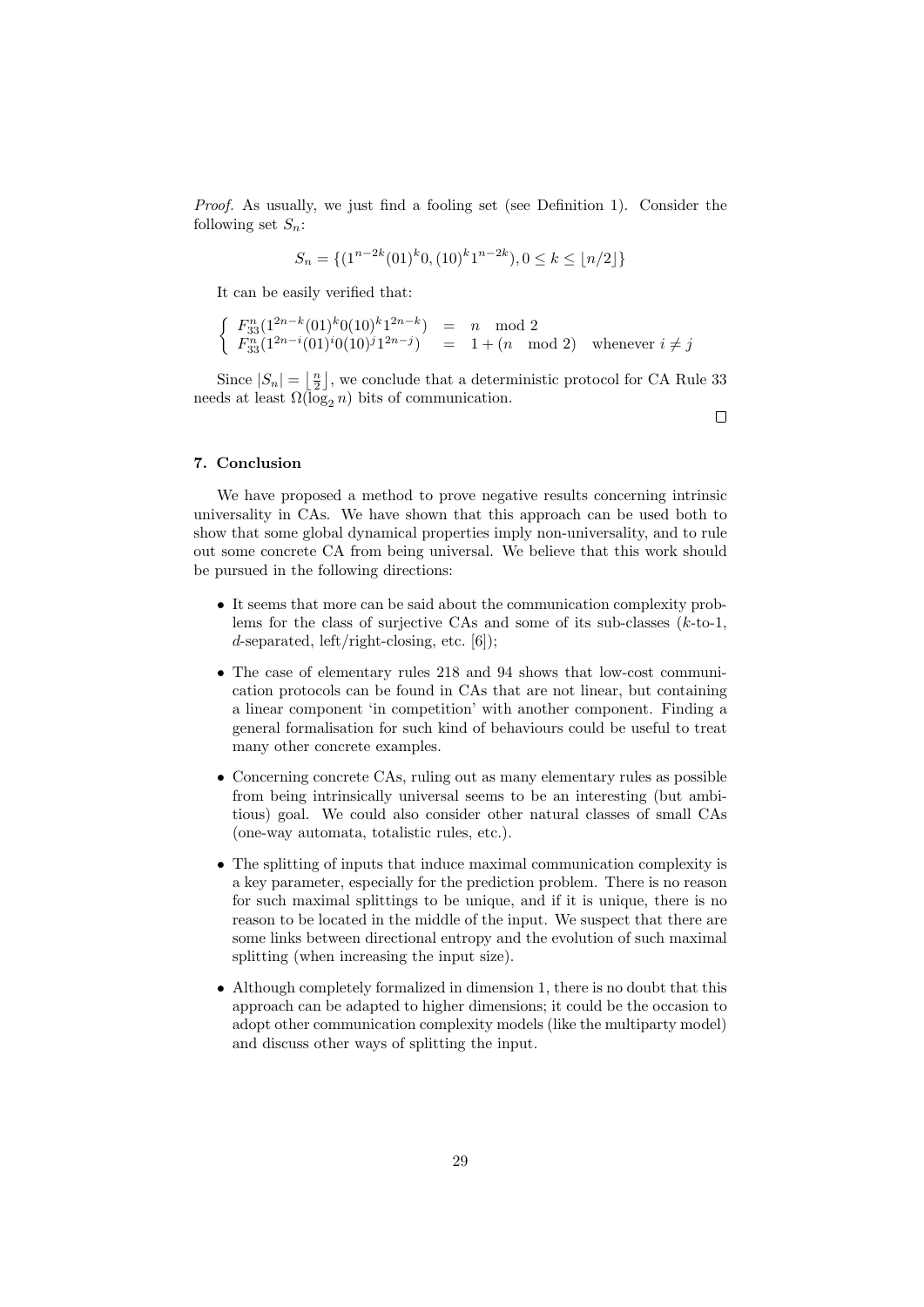## **References**

- [1] Laurent Boyer and Guillaume Theyssier. On local symmetries and universality in cellular automata. In *Proceedings of the 26th International Symposium on Theoretical Aspects of Computer Science (STACS)*, pages 195–206, 2009.
- [2] Matthew Cook. Universality in elementary cellular automata. *Complex Systems*, 15:1–40, 2004.
- [3] B. Durand and Z. Róka. *Cellular Automata: a Parallel Model*, volume 460 of *Mathematics and its Applications.*, chapter The game of life:universality revisited., pages 51–74. Kluwer Academic Publishers, 1999.
- [4] Christoph Dürr, Ivan Rapaport, and Guillaume Theyssier. Cellular automata and communication complexity. *Theoretical Computer Science*, 322(2):355–368, 2004.
- [5] Eric Goles, Cedric Little, and Ivan Rapaport. Understanding a non-trivial cellular automaton by finding its simplest underlying communication protocol. In Seok-Hee Hong and Hiroshi Nagamochi, editors, *Proceedings of the 19th International Symposium on Algorithms and Complexity (ISAAC 2008), Lecture Notes in Computer Science 5369*, volume 2380 of *Lecture Notes in Computer Science*, pages 71–94. Springer, 2008.
- [6] G. A. Hedlund. Endomorphisms and automorphisms of the shift dynamical systems. *Mathematical Systems Theory*, 3(4):320–375, 1969.
- [7] Juraj Hromkovic and Georg Schnitger. Communication complexity and sequential compuation. In *MFCS '97: Proceedings of the 22nd International Symposium on Mathematical Foundations of Computer Science*, pages 71– 84, London, UK, 1997. Springer-Verlag.
- [8] P. Kurka. Languages, equicontinuity and attractors in cellular automata. *Ergodic theory and dynamical systems*, 17:417–433, 1997.
- [9] Eyal Kushilevitz and Noam Nisan. *Communication complexity*. Cambridge university press, 1997.
- [10] Jacques Mazoyer and Ivan Rapaport. Inducing an order on cellular automata by a grouping operation. *Discrete Applied Mathematics*, 91:177– 196, 1999.
- [11] Marvin L. Minsky. *Computation: Finite and Infinite Machines*. Prentice-Hall, Englewood Cliffs, New Jersey, 1967.
- [12] Turlough Neary and Damien Woods. P-completeness of cellular automaton Rule 110. In *In International Colloquium on Automata Languages and Programming (ICALP), volume 4051 of LNCS*, pages 132–143. Springer, 2006.
- [13] Nicolas Ollinger. Universalities in cellular automata: a (short) survey. In B. Durand, editor, *Symposium on Cellular Automata Journ´ees Automates Cellulaires (JAC'08)*, pages 102–118. MCCME Publishing House, Moscow, 2008.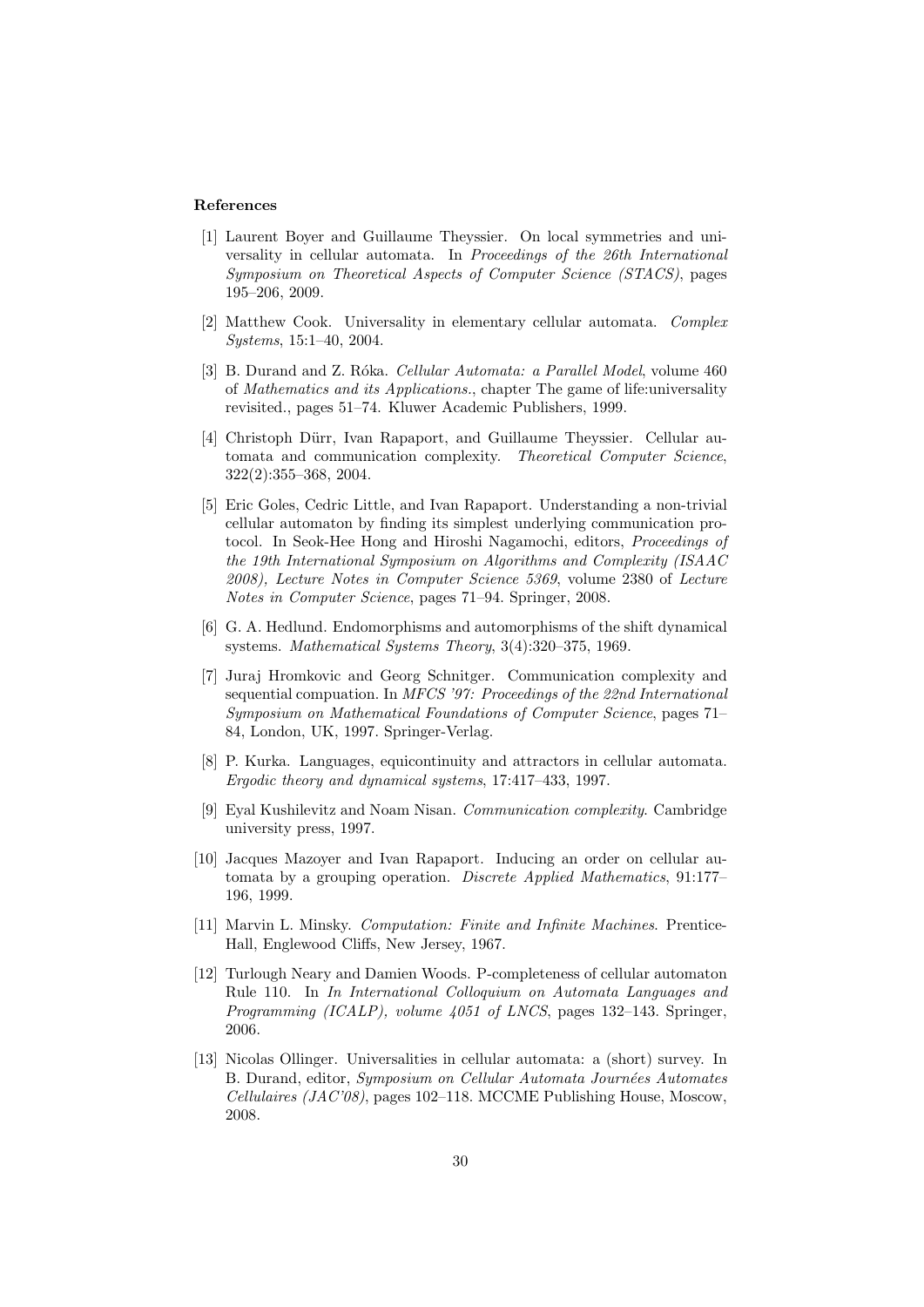- [14] Mathieu Sablik. Directional dynamics for cellular automata: A sensitivity to initial condition approach. *Theoretical Computer Science*, 400(1-3):1–18, 2008.
- [15] Guillaume Theyssier. *Cellular automata : a model of complexities*. PhD thesis, ENS Lyon, 2005.
- [16] John von Neumann. *The theory of self-reproducing cellular automata*. University of Illinois Press, Urbana, Illinois, 1967.
- [17] Andrew Chi-Chih Yao. Some complexity questions related to distributive computing (preliminary report). In *STOC*, pages 209–213. ACM, 1979.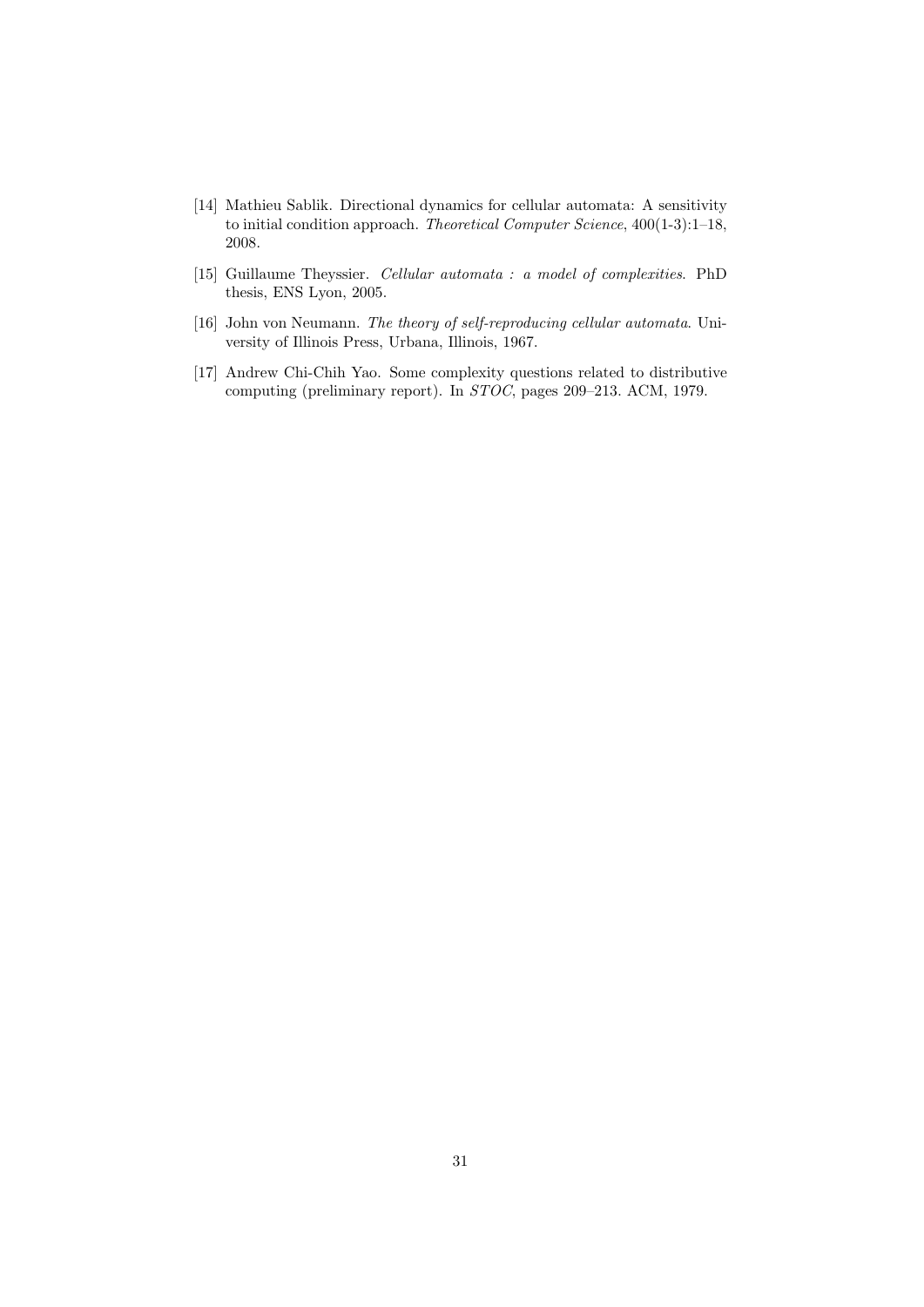

Figure 13: The output of the transducer used in Proposition 14.



(b) Example of a space-time diagram for CA Rule 218.

Figure 14: CA Rule 218.